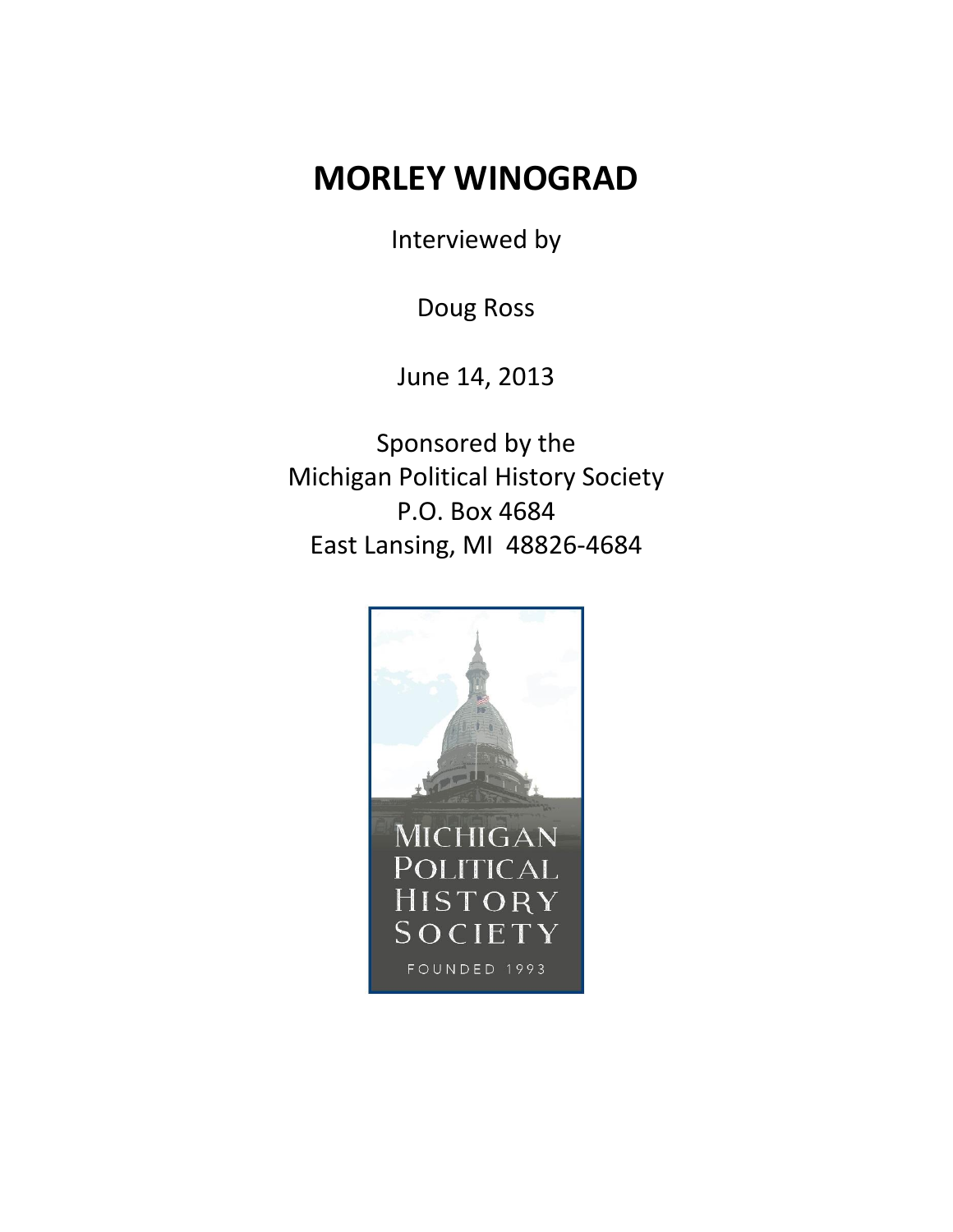This conversation is part of the James J. Blanchard Living Library of Michigan Political History. A project of the Michigan Political History Society. Doug Ross: I'm Doug Ross, and I'm here interviewing Morley Winograd. Mr. Winograd you want to explain who are? When you were born, and where you were born? Morley Winograd: I was born in Detroit. I spent the first 50 years of my life in Detroit, 1942. A member of what's called the Silent Generation, and I've had the privilege of being a player in Michigan political history. Doug Ross: You went to high school? Morley Winograd: Went to Berkeley High. Doug Ross: And college? Morley Winograd: Went to the University of Michigan. Doug Ross: Then at a pretty young age, not too long after college, you got elected Chair of the Oakland County Democratic Party. So, tell me what was going on. What was happening to the party? What was your role or purpose going in at that time? Tell me what happened. Morley Winograd: Yeah, I got involved in Democratic Party politics in 1968. There was obviously a great tumult in the party at that time. The reform movement, the McGovern-Kennedy efforts, and so forth. Mine was a more person reason for getting involved. I had just moved to Troy and my brother, my younger brother, had been hired as a Deputy Director in that summer to run a voter registration campaign for the county party. They couldn't find anybody in Troy, it was a relatively new suburb. Township forever, but in terms of residents very little. Morley Winograd: He asked me if I would undertake the registration drive. I was already interested in politics, but I didn't know anything about the mechanics. I undertook it, and when the election was over I got a call from the county party saying look under state rule we have to have two people from every township, or city, on our County Executive Committee. Would you be willing to serve from Troy? The only other fellow we have on there from Troy is this guy named Ken Morris, who's the Regional Director for the UAW for Oakland County. He doesn't come to meetings that often, so we'd like you to serve. Morley Winograd: I said yes. They asked me to serve in the Rules Committee, because again rules and reform were big in party activity at the time. Through that I got involved relatively heavily with the internal politicing in Oakland County Democratic politics. The county party chairman, George Gugasian, at the time decided not to run again in 1970. They turned to me and asked me if I would serve as chairman. That's how I got started.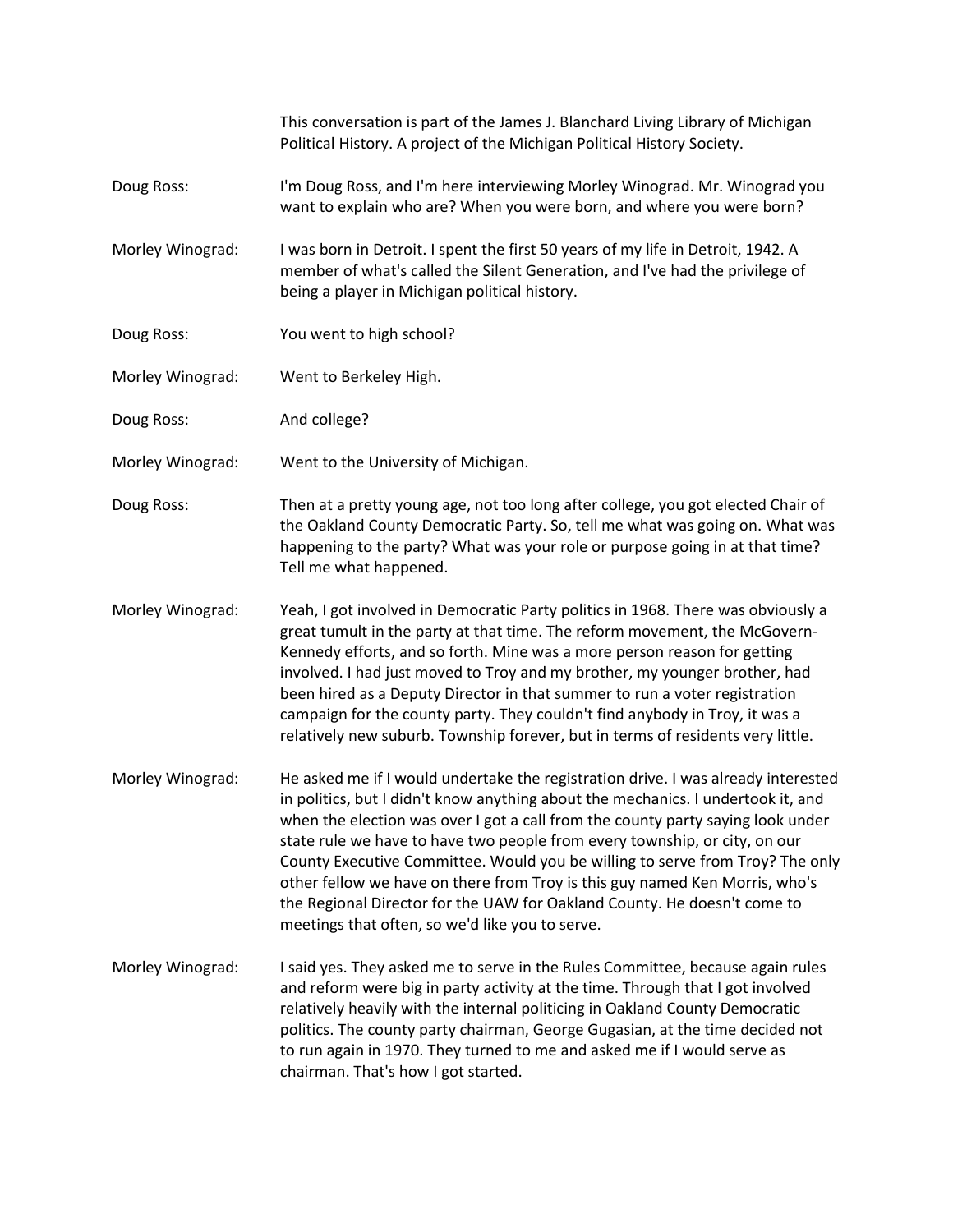| Doug Ross:       | What was the nature of Michigan Democratic party politics? Where was the<br>party? What was going on? What was happening?                                                                                                                                                                                                                                                                                                                                                                                                                                                         |
|------------------|-----------------------------------------------------------------------------------------------------------------------------------------------------------------------------------------------------------------------------------------------------------------------------------------------------------------------------------------------------------------------------------------------------------------------------------------------------------------------------------------------------------------------------------------------------------------------------------|
| Morley Winograd: | We were busy fighting amongst ourselves. We lost the governorship a few<br>elections before that, and so the contest was really focused on national issues.<br>We had the folks who had supported either McGovern or Kennedy over the<br>Vietnam War versus the Humphrey-ites and their labor allies. That was the main<br>division. In fact, when I started I was considered a member of the reform<br>movement. That same brother had served as Bobby Kennedy's point person for<br>some of the convention stuff, later George McGovern after Kennedy's<br>assassination.       |
| Morley Winograd: | So, that's where I came out of. I actually decided that the labor movement knew<br>more about what they were doing, and ended up being their close ally.                                                                                                                                                                                                                                                                                                                                                                                                                          |
| Doug Ross:       | Was that, was the Liberal Labor Collation that was put together I assume by-                                                                                                                                                                                                                                                                                                                                                                                                                                                                                                      |
| Morley Winograd: | Soapy                                                                                                                                                                                                                                                                                                                                                                                                                                                                                                                                                                             |
| Doug Ross:       | Soapy, Reuither and                                                                                                                                                                                                                                                                                                                                                                                                                                                                                                                                                               |
| Morley Winograd: | Arthur Griffith.                                                                                                                                                                                                                                                                                                                                                                                                                                                                                                                                                                  |
| Doug Ross:       | And so forth.                                                                                                                                                                                                                                                                                                                                                                                                                                                                                                                                                                     |
| Morley Winograd: | And Hucks Griffith.                                                                                                                                                                                                                                                                                                                                                                                                                                                                                                                                                               |
| Doug Ross:       | Right, was that coming apart at that point? Over Vietnam?                                                                                                                                                                                                                                                                                                                                                                                                                                                                                                                         |
| Morley Winograd: | It had fallen apart over Vietnam. I knew nothing about that history, I learned it<br>all later. That was were the delegate split. In fact the reason I got elected<br>County Chair is that at the '68 convention the fellow who thought he was in line<br>for the County Chairmanship, after Gugasian retired whose name unfortunately<br>I no longer remember, had voted not with Labor for Humphrey but either for<br>McGovern or Kennedy, and Labor decided that if they couldn't trust him on that<br>vote they couldn't trust him to be County Chairman.                     |
| Doug Ross:       | How did that then develop into the State Chairmanship, and when did that<br>happen?                                                                                                                                                                                                                                                                                                                                                                                                                                                                                               |
| Morley Winograd: | Well when I got elected Country Chairman in 1970 we had a very successful<br>election with Phil Hart's reelection. I served prior to my election as Chairman as<br>the head of campaign in Oakland County. There was a continuation of this<br>debate. Sandy Levin had lost the Chairmanship, had left the Chairmanship of the<br>state party, Jim McNeely had replaced him. Jim's position with Labor and exactly<br>where he was on all of these other issues was not clear. There was a Chairman<br>in Macomb County by the name of John Bruff, and a Chairman of Wayne County |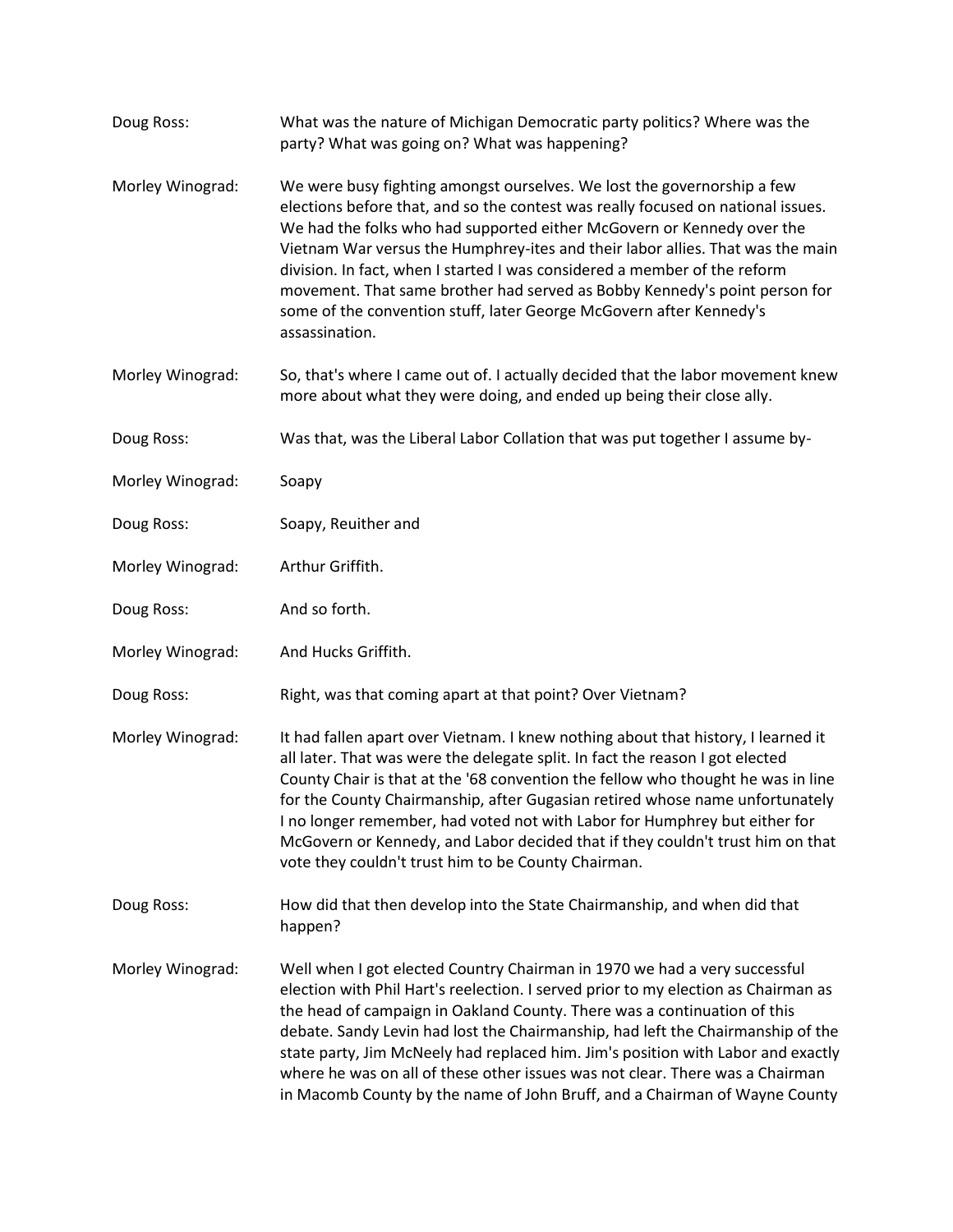|                  | by the name of Bruce Miller. The three of us decided to have lunch together and<br>start figuring out what we wanted to do as a metro Democratic force.                                                                                                                                                                                                                                                                                                                                                                                                                                                                                                                                                                          |
|------------------|----------------------------------------------------------------------------------------------------------------------------------------------------------------------------------------------------------------------------------------------------------------------------------------------------------------------------------------------------------------------------------------------------------------------------------------------------------------------------------------------------------------------------------------------------------------------------------------------------------------------------------------------------------------------------------------------------------------------------------|
| Morley Winograd: | That's sort of how I became a bit involved in state party stuff. Had enough of a<br>following and support to think about running for Chairman in '72. Seventy-two<br>the Democratic party in Michigan was completely wiped out. Had a debacle of<br>an election. Many people blamed the party Chairman Jim McNeely for taking<br>positions that hadn't necessarily been authorized around busing and other<br>controversial social issues. So, Labor refused to support him again, he walked<br>away from it, and we ended up having a state party election that was between<br>Bob Mitchell and myself. As well as an AFL candidate, Paul Donahue. That was<br>really a Liberal Labor contest, with me being the UAW candidate. |
| Doug Ross:       | All right, so there was an AFL candidate, a UAW candidate, and kind of the<br>liberal candidate?                                                                                                                                                                                                                                                                                                                                                                                                                                                                                                                                                                                                                                 |
| Morley Winograd: | And the liberal candidate. There was no decision on the first ballot, it was still a<br>closely split party. The AFL guy dropped out in exchange for a few favors, and I<br>became party Chairman on the second ballot.                                                                                                                                                                                                                                                                                                                                                                                                                                                                                                          |
| Doug Ross:       | Apparently when you were running you announced that the Michigan<br>Democratic Party should be in the main stream of American politics. Was that<br>right? What did you think you were going in as Chair to accomplish? What did<br>you think the party needed to do to be able to govern again in this state?                                                                                                                                                                                                                                                                                                                                                                                                                   |
| Morley Winograd: | I actually ran on a platform of working together to win, that was the Winograd<br>slogan. It was about unity, and ending some of these debilitating internal fights<br>we were having. The main stream comment was a shot at the McGovern<br>supporters who were still very active, and some of their policy positions. I was<br>pretty clear that the job of the state Party Chairman was to repair the nuts and<br>bolts, the infrastructure, of the party. To let those policy debates take place in a<br>fair and open environment without direction or decision from the Party Chair.<br>That's how the last one had gotten in all kinds of trouble.                                                                        |
| Morley Winograd: | I was basically saying here's where I'm at, which is over here with Labor kind of<br>in the center of American political thought at the time. They're over there in the<br>left, but that doesn't mean we can't work together to win elections.                                                                                                                                                                                                                                                                                                                                                                                                                                                                                  |
| Doug Ross:       | The UAW, was that Sam Fishman at the time?                                                                                                                                                                                                                                                                                                                                                                                                                                                                                                                                                                                                                                                                                       |
| Morley Winograd: | Yeah, Sam was the state wide political director. My closest ally was a gentleman<br>who took me under his wing in Oakland County, John Dewan. He was the<br>Oakland Country Cap Director, but he and Sam were very good friends.<br>Eventually Sam decided he could support me over the alternatives, anyway.                                                                                                                                                                                                                                                                                                                                                                                                                    |
| Doug Ross:       | Did they see you as a kind of, I mean you were the suburban businessman?                                                                                                                                                                                                                                                                                                                                                                                                                                                                                                                                                                                                                                                         |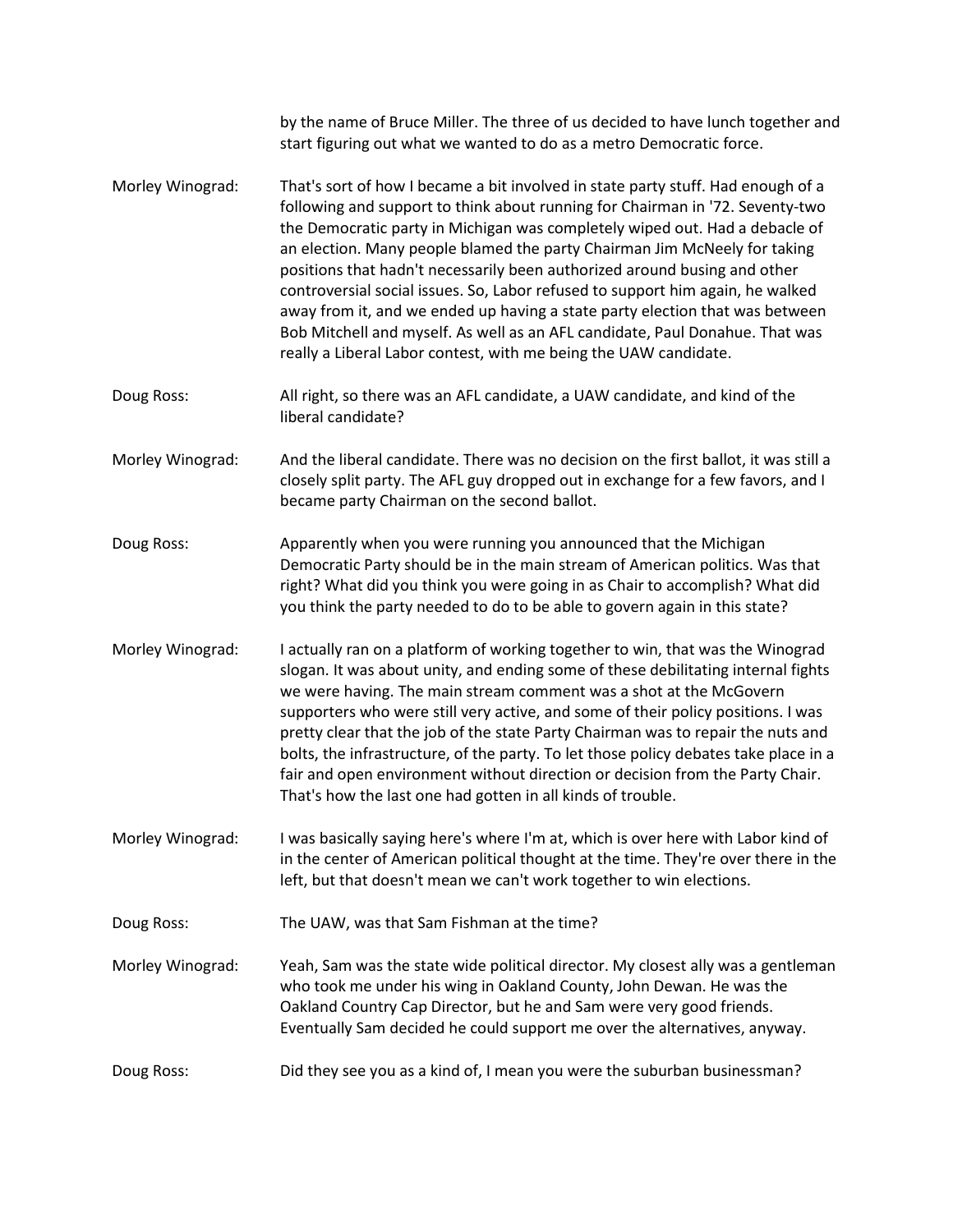| Morley Winograd: | I was a small business man. I worked for my father in a retail business.                                                                                                                                                                                                                                                                                                                                                                                                               |
|------------------|----------------------------------------------------------------------------------------------------------------------------------------------------------------------------------------------------------------------------------------------------------------------------------------------------------------------------------------------------------------------------------------------------------------------------------------------------------------------------------------|
| Doug Ross:       | So, no Labor ties?                                                                                                                                                                                                                                                                                                                                                                                                                                                                     |
| Morley Winograd: | I had zero Labor ties, so I was a great person to represent their perspective<br>without having it be characterized as simply a knee jerk Labor reaction. It<br>wasn't, I mean I had nothing to do with the Labor movement until I got involved<br>in politics. I got educated. I understood a lot of it's sense, but I was interested in<br>representing working class, middle class Democrats. That fit very well with what<br>Labor wanted to do, because those were their members. |
| Doug Ross:       | So, what in fact became your priorities and focus? You get elected in '72, this is<br>really fast. You're elected Oakland County Chair in '70.                                                                                                                                                                                                                                                                                                                                         |
| Morley Winograd: | Seventy.                                                                                                                                                                                                                                                                                                                                                                                                                                                                               |
| Doug Ross:       | You're how old now when you take the Michigan chair? Were you 30?                                                                                                                                                                                                                                                                                                                                                                                                                      |
| Morley Winograd: | Yeah, I turned 30 in November of '72 and the election was in February of '73. So,<br>I was 30 years old, and I completely screwed up the first year or so of my<br>Chairmanship.                                                                                                                                                                                                                                                                                                       |
| Doug Ross:       | There was some controversy.                                                                                                                                                                                                                                                                                                                                                                                                                                                            |
| Morley Winograd: | Yeah, tons of controversy. I got in fights with the press. I got crossways with the<br>AFL-CIO. The liberals were still suspicious of me, so I had a fairly disastrous first<br>year as State Party Chair.                                                                                                                                                                                                                                                                             |
| Doug Ross:       | Looking back why? Inexperience?                                                                                                                                                                                                                                                                                                                                                                                                                                                        |
| Morley Winograd: | Totally. I was completely unprepared for that level of responsibility. I'd never<br>done any public relations stuff. I didn't understand relationships with the press,<br>so none of that worked. I remember spending Christmas of '73 literally<br>hunkered down in my basement waiting for Doug Fraser, the UAW, to say<br>maybe we made a mistake, and we ought to find somebody else.                                                                                              |
| Doug Ross:       | Were you depressed?                                                                                                                                                                                                                                                                                                                                                                                                                                                                    |
| Morley Winograd: | I was very fortunate because in February of '74 we had a special election to fill<br>the seat vacated by Gerald Ford's elevation to Vice President. Without much<br>help from the state party, all though we gave them whatever help we could, a<br>Democrat by the name of Vanderveen beat the Republican.                                                                                                                                                                            |
| Doug Ross:       | Vanderjagt.                                                                                                                                                                                                                                                                                                                                                                                                                                                                            |
| Morley Winograd: | No, no, Dick Vanderveen beat the Republican named Vanderlaan who was the<br>majority leader in the state senate then.                                                                                                                                                                                                                                                                                                                                                                  |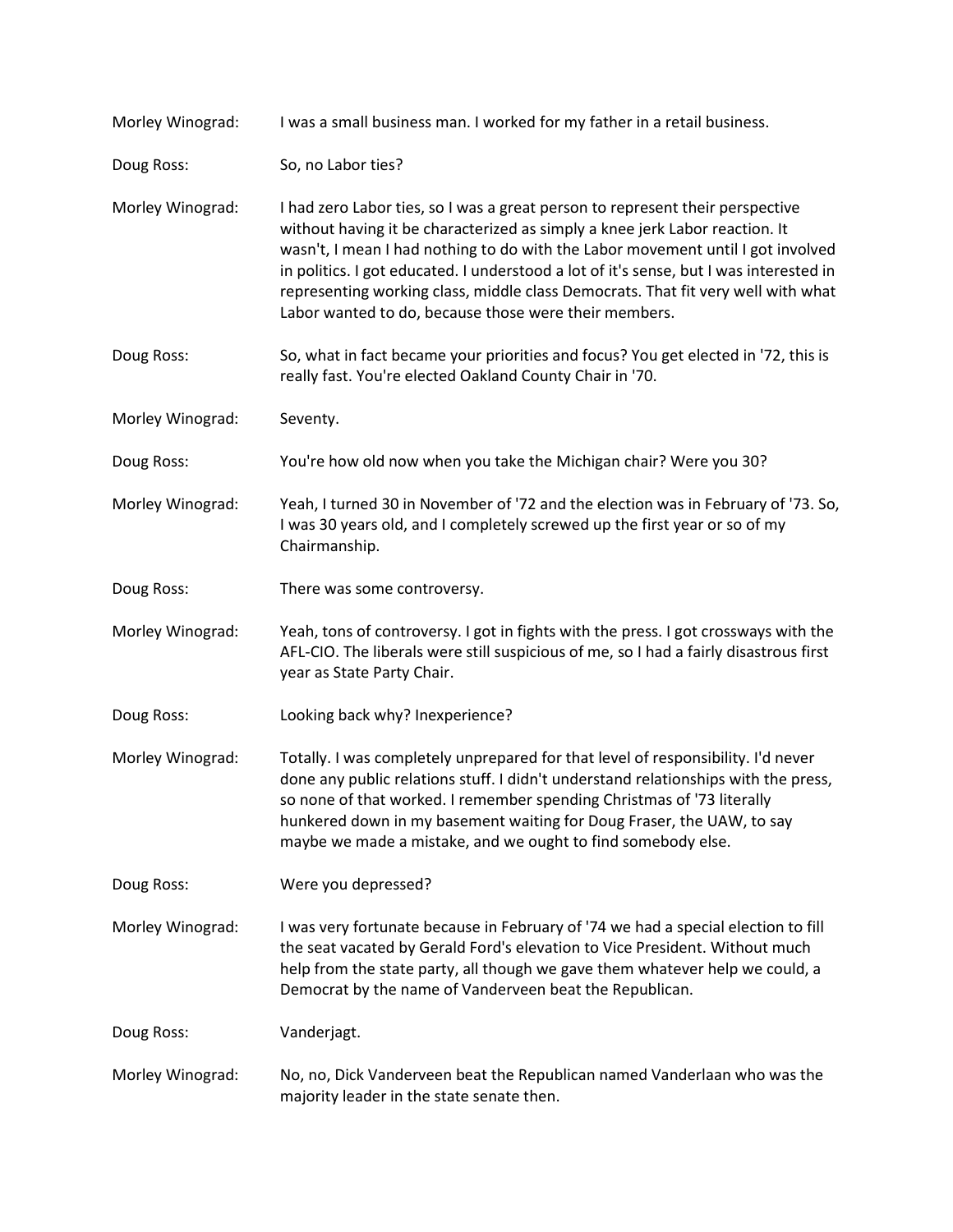| Doug Ross:       | So I certainly forgot.                                                                                                                                                                                                                                                                                                                                                                                                                                                                                                                                                           |
|------------------|----------------------------------------------------------------------------------------------------------------------------------------------------------------------------------------------------------------------------------------------------------------------------------------------------------------------------------------------------------------------------------------------------------------------------------------------------------------------------------------------------------------------------------------------------------------------------------|
| Morley Winograd: | The going away favorite to win, and Vanderveen ran in a campaign that was a<br>referendum of Richard Nixon and Watergate. He won, and I became an instant<br>hero, and nobody ever questioned my credentials after that. I always got<br>elected unanimously.                                                                                                                                                                                                                                                                                                                    |
| Doug Ross:       | That point, you're a person who working with you who's very strategic at this<br>point, were you strategic then? Did you have a sense of where you were trying<br>to position the party? Or what the challenges were given the context?                                                                                                                                                                                                                                                                                                                                          |
| Morley Winograd: | We were focused on winning elections. It was a very tactical. Don Riegle became<br>a Democrat the first year I was Chairman, over the Vietnam War. So, we started<br>gaining in the congressional delegation. We had two special elections. We also<br>elected, later that year, Bob Traxler in a repeat of the Grand Rapids election<br>really. It was the last time Richard Nixon ever campaigned. We eliminated his<br>political support with his inability to carry the Republican in that Eighth District<br>around the thumb in Lansing, excuse me in Saginaw in Bay City. |
| Morley Winograd: | So, we were into nuts and bolts. We were into figuring out the technology.<br>Riegle helped with that and what he knew from his Republican days. We were<br>into organizing precinct by precinct, and understanding how to do that. We<br>were just basically surfing the scandal, which you know as a result of the '74<br>election Democrats took over the Michigan delegation.                                                                                                                                                                                                |
| Doug Ross:       | Good people.                                                                                                                                                                                                                                                                                                                                                                                                                                                                                                                                                                     |
| Morley Winograd: | People like Blanchard and Broadhead got elected that year.                                                                                                                                                                                                                                                                                                                                                                                                                                                                                                                       |
| Doug Ross:       | Bonior, I think was-                                                                                                                                                                                                                                                                                                                                                                                                                                                                                                                                                             |
| Morley Winograd: | Bonior was the following year. Wolpe was that year, and Don L. Bosta got<br>elected congress from the center of the state.                                                                                                                                                                                                                                                                                                                                                                                                                                                       |
| Doug Ross:       | Seventy-six then become a pretty eventful time, I think? There's the Regal<br>primary, in general which I'd like to get your recollections on and what roles you<br>played if any? Then maybe we can talk about the McGovern Rules.                                                                                                                                                                                                                                                                                                                                              |
| Morley Winograd: | Yeah, the McGovern Rules was a result of the '68 turmoil and rules. By '72, the<br>Democrats had passed a new set of rules for selecting delegates at the National<br>Convention. Those had been characterized as a quota system, and other things<br>that people didn't necessarily approve of. Certainly I didn't. So, there was<br>continuous debate in the national party over that.                                                                                                                                                                                         |
| Doug Ross:       | Were you playing a role in the national party?                                                                                                                                                                                                                                                                                                                                                                                                                                                                                                                                   |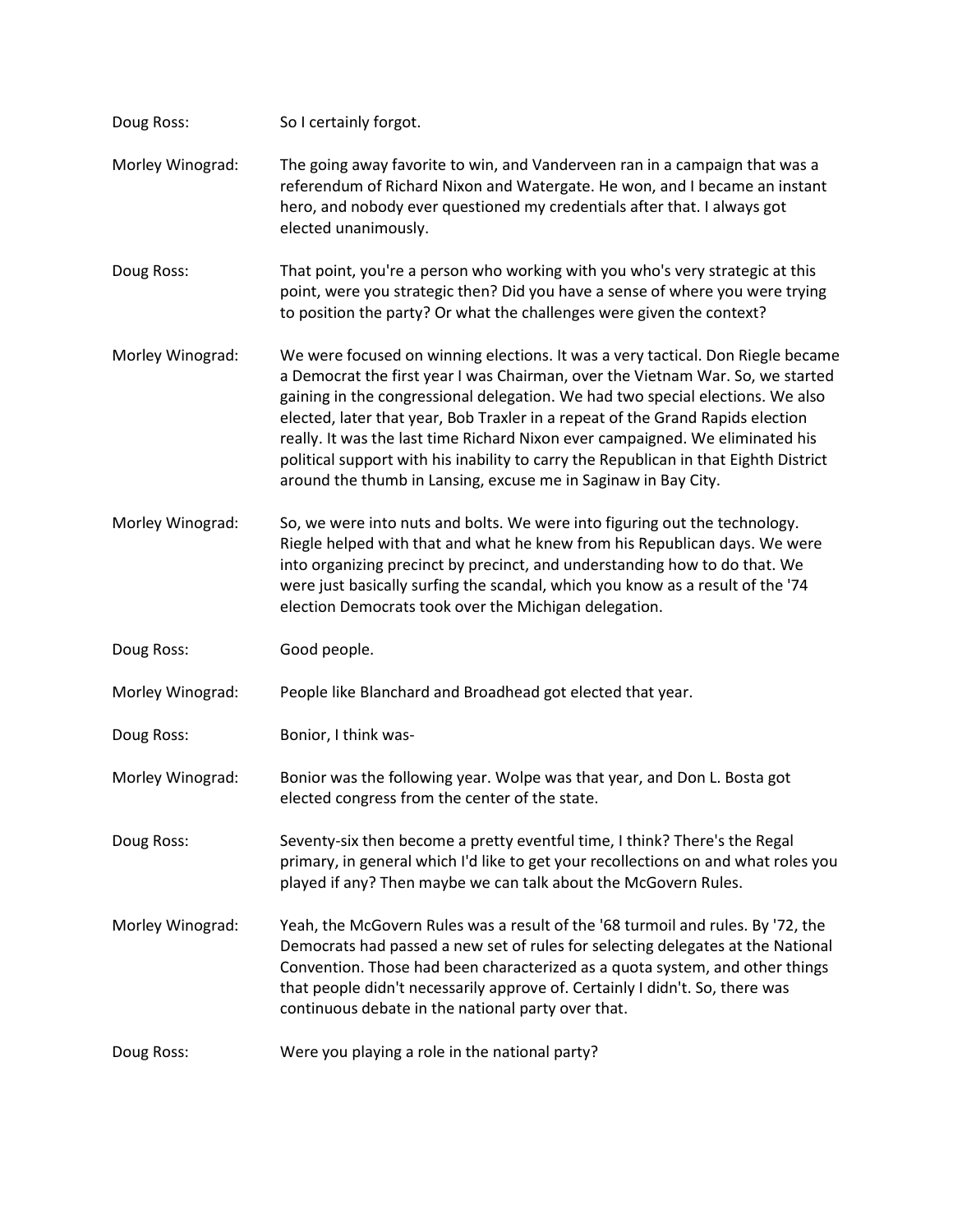- Morley Winograd: Well by then in '74, maybe '73, I got a call from a guy named Don Fowler, who later became Democratic National Chairman, asking if I would support him for President for Association of State Democratic Chairs. Which is a kind of no one cares position, except the state Democratic chairs at that time because it included Vice Chairs represented one third of the votes on the Democratic National Committee. Bob Strauss was a seeking to do similar things to what I was doing in Michigan. Trying to move the party to focus on winning elections, polishing off the ruff edges on the policy stuff, and so forth.
- Morley Winograd: The candidate running against Mr. Fowler, a guy by the name of Mike Vance who went on to be a great U.S. Judge out of Alabama. Fowler was out of South Carolina. Vance represented the kinds of parts of the party that had been in opposition to my candidacy. So, it was an easy thing for me to say yes, but I bargained into becoming secretary of the Association of State Democratic Chairs in return for my support, and help in the Midwest.
- Morley Winograd: So, I had become active. Eventually I became president of that, but back in that organization, back in '74 Don had asked me to do that. Strauss had heard about me and knew that I had this background in rules, actually going all the way back to Oakland County. I got asked to Chair a commission that at the time was supposed to just look at the influence of presidential primaries on how Democrats chose a presidential candidate.
- Doug Ross: Maybe stop for a second. Give people a little context. Why would the party have been so concerned about presidential primaries?
- Morley Winograd: Primaries was an idea that you could take the delegate selection process, and therefore the nominating process, out of the "smoke filled back room". Instead of having some boss like Daly in Chicago decide who Illinois was going to vote for and do it so that it was a unanimous vote out of Illinois, for Hubert Humphrey; that we would have more of these primaries where crusades with the McGovern Anti-War Crusade and others could have more influence. Strauss, who was very into congregational politics, and sort of the traditional constituent of the Democratic party, I wanted to curtail the use the primaries if you can believe that back then?
- Morley Winograd: He was looking to put together some scholars. Gene Kirkpatrick was still a Democrat at that time. Thomas Mann was still very active. Some pretty leading political scientist, and some palls like me, to sit around and figure out what to do about all this. That's how the commission innocently started, but it soon got wrapped up in actually defining the rules for selecting delegates. My focus was actually not to do anything about primaries. I've been a very strong believer in democracy my entire political career, and always think that the people have the most wisdom in the selection process of any kind.
- Morley Winograd: There was this problem of caucuses. Which tended to attract the most ideologically committed delegates, and therefore often candidates such as McGovern who were "out of the political mainstream" as we used to say. So, we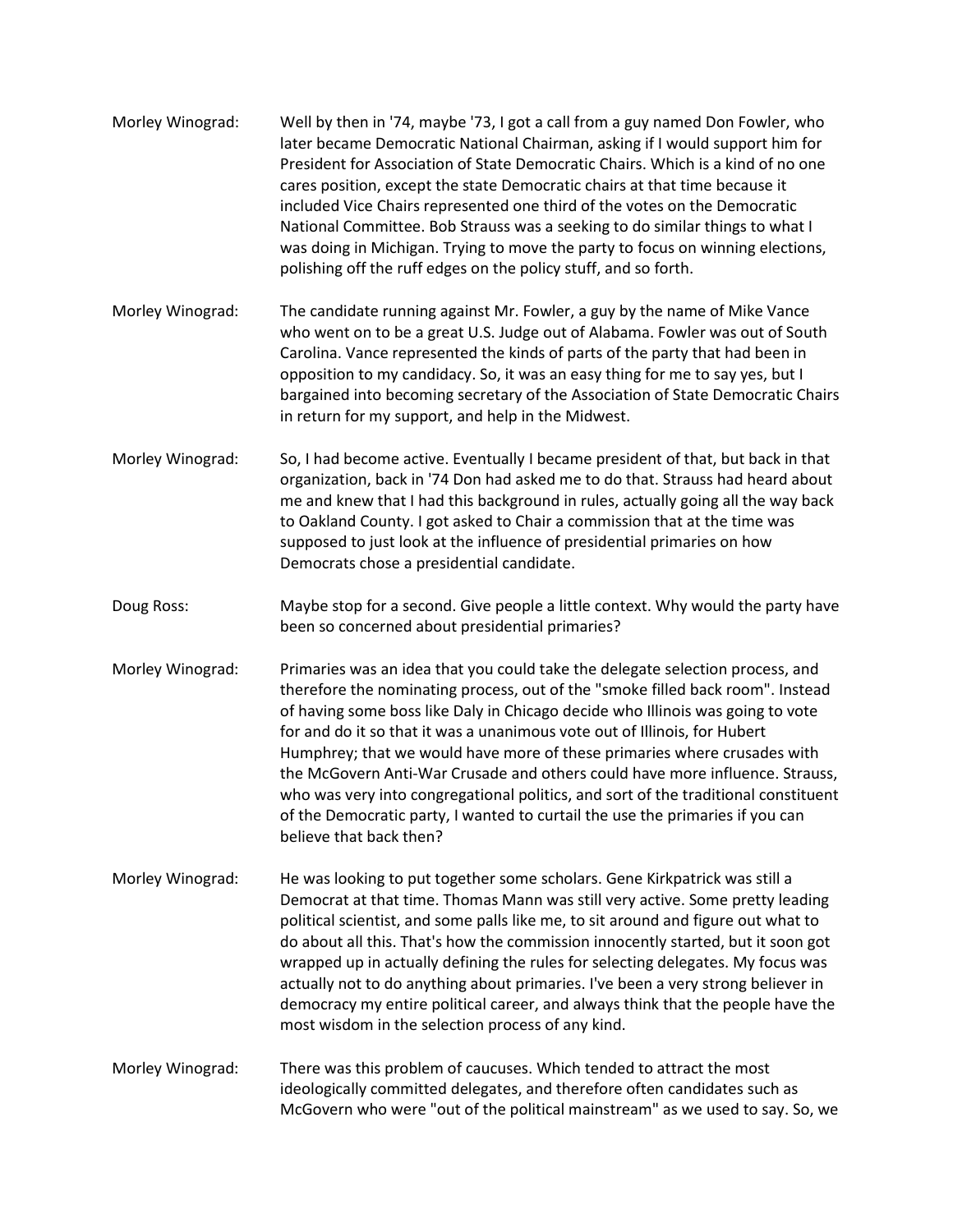|                  | wrote a set of rules after the '76 convention that, where the convention<br>specifically authorized us to set the rules. We wrote a set of rules that tried to<br>limit the influence of Caucasus that rewired proportional representation in<br>votes, so that you didn't have a unity slate kind of outcome. It ended up<br>requiring equal division between male and female delegates to the convention.<br>But backed off of some of the other quota systems that McGovern had put in<br>place.                                                                                                                                                                                                                                                                                            |
|------------------|------------------------------------------------------------------------------------------------------------------------------------------------------------------------------------------------------------------------------------------------------------------------------------------------------------------------------------------------------------------------------------------------------------------------------------------------------------------------------------------------------------------------------------------------------------------------------------------------------------------------------------------------------------------------------------------------------------------------------------------------------------------------------------------------|
| Morley Winograd: | There's a great irony in all of that when you get older. The reason President<br>Obama, who I strongly support, got elected president was because his ability to<br>win Caucasus, and not necessarily primaries. Although he did alright in<br>primaries, and clearly was the best candidate for the Democrats to nominate<br>that year. Even though those rules have gone through many ideration since, the<br>actual framework of the National Party Rules, the actually numerical order, was<br>established by that commission. As well as some of the things like making sure it<br>was done by Democrats and not Republicans, the selection process.                                                                                                                                      |
| Morley Winograd: | Despite all that, it is proven to me beyond a shadow of a doubt that rules are<br>irrelevant. That's really not where you ought to focus your political activities, so<br>anybody listening to this should never bother a moment of time on trying to fix<br>the rules. All though that's just exactly what the Republicans are about to try<br>and do.                                                                                                                                                                                                                                                                                                                                                                                                                                        |
| Doug Ross:       | When the Riegle phenomenon, Riegle changes parties.                                                                                                                                                                                                                                                                                                                                                                                                                                                                                                                                                                                                                                                                                                                                            |
| Morley Winograd: | Yes, that primary.                                                                                                                                                                                                                                                                                                                                                                                                                                                                                                                                                                                                                                                                                                                                                                             |
| Doug Ross:       | So, talk to us about that primary, and that general, and the role of the Michigan<br>party, and your role specifically.                                                                                                                                                                                                                                                                                                                                                                                                                                                                                                                                                                                                                                                                        |
| Morley Winograd: | Well the reason Bonior got elected in '76 was one of the candidates in that<br>primary was Jim O'Hara whose seat Bonior got elected to. He was the traditional<br>labor liberal Democrat out of Macomb County. Very pro civil rights and it's hard<br>to sort all that back out again in terms of where constituents are these days.<br>Very much a Labor guy, actually into rules, but very much into the liberal<br>tradition of the party.                                                                                                                                                                                                                                                                                                                                                  |
| Morley Winograd: | He was opposed in the primary by Dick Austin, who was our Sectary of State.<br>State wide African American elected official, probably one of the, if not the,<br>leading African American office holder in the country. He authored 'Motor<br>Voter' and all those wonderful good things. Then there was this sub start named<br>Don Riegle, who had only been a Democrat for a couple years. Had been sort of<br>the enemy of the Labor fellas in Flint when he was a Republican. He decided<br>that he was going to be a candidate to replace the venerable Phil Hart, who<br>didn't run because he was ill. Eventually died of his illness, but who was<br>deservedly a legend in his time. A conscience of the senate. The reason there is<br>a Hart senate office building, and so forth. |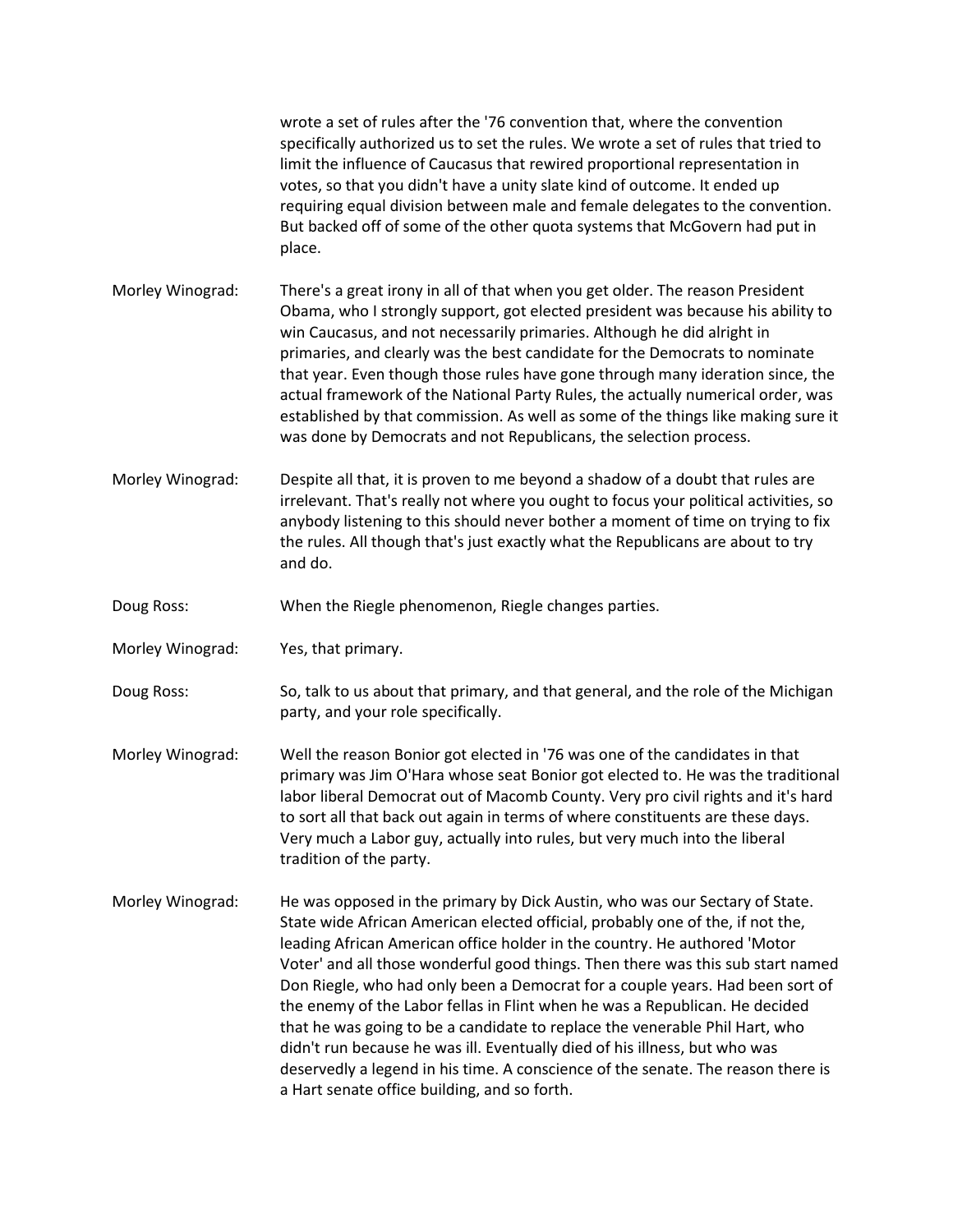- Morley Winograd: So, the party generally thought Riegle just needed to wait his turn. Besides which we didn't really trust him as a turncoat kind of guy. Always been a maverick in his career. People sort of sorted themselves out between Austin and O'Hara. Now I was Party Chairman, so I had a public neutrality face. Privately I was a very good friend of Jim O'Hara's, and did whatever I could to help him out. He was completely out of his element in a state wide television dominated primary. That's not the politics that O'Hara had grown up with, or been elected to. So, he was a distant third in that primary.
- Morley Winograd: Austin, who should have won that primary, got entangled in a controversy over the patronage system of the Sectary of State's office. Back then civil servants didn't give you your driver's licenses, there was no DMV or Department of Motor Vehicles of any kind. You just went to the store front that somebody ran and they sold license plates. In return for getting that franchise from the Sectary of State they contributed some of their income, and I'm sure voluntary contributions, to the party of their choice. Which turned out to be the Democratic party.
- Morley Winograd: Well the free press did a big expose of it. We were obviously just after Nixon, Watergate, the kind of political reform you and I engaged in, in that same time period. So, it became something that Dick couldn't shake in the courts of that primary election. Riegle won, and he kind of won going away. It was far from certain that he'd be elected senator, because the Republicans nominated a congressional candidate named Esch from Ann Arbor who was thought to be a pretty powerful candidate statewide. Riegle himself got in all kinds of political trouble over scandals, personal scandals, not the kind of scandal that ensnared Austin, if it was a scandal.
- Morley Winograd: But he did a fantastic job of campaigning and he won, and he went on to serve with distinction.
- Doug Ross: Did you have much of a role once he won the primary?
- Morley Winograd: Oh, yes.
- Doug Ross: Did you work together?
- Morley Winograd: His political guy called me and said, "Look, we won the primary. The party's not happy with us. Can you think of anybody we could bring into the campaign? We've got to work with all these local party organizations." Again, back door organization, which was my forte. I recommended a gentleman by the name of Rick Wiener, who went on to later make his fame by helping elect Jim Blanchard, became state party chair. But at that time, he was mostly a Detroit figure.
- Morley Winograd: I suggested Rick go to work for him, and Rick called me and said, "I got a call from the Riegle campaign. They want me to run their political operation. Do you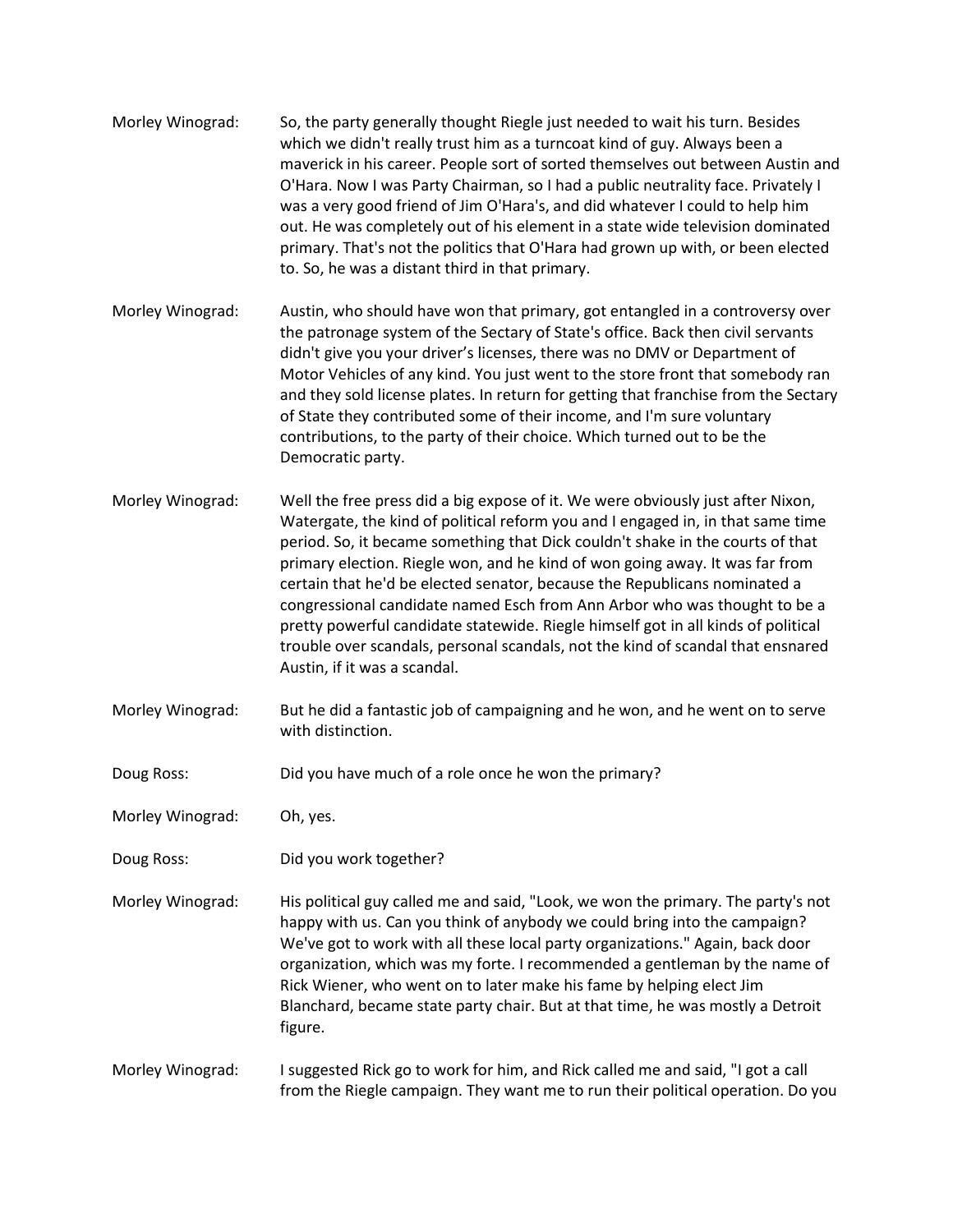have any idea how they won? Because I'm still trying to figure it out and I don't want to walk into something I don't know anything about." My answer, which he and I both have joked about over the years, was, "Well, he kind of won with smoke and mirrors." Rick went in there and helped him win with more than that.

Doug Ross: Just for the record, given that we're continually involved in various kinds of scandals, sex scandals and so forth, what was the scandal involving Riegle?

Morley Winograd: Well, with Riegle, there were tapes that he made making love to somebody who wasn't his wife and reflecting on their images that were in the mirrored ceiling, as I recall. This scandal broke in the Detroit News. I think Martin Hayden was the editor of the Detroit News at the time. It broke on the weekend, and the Riegle campaign went into seclusion to try and figure out what to do about it. Canceled its appearances. It was still a very close election at that point. He was ahead, but it was close.

Morley Winograd: The first campaign appearance that they could not get out of was on that Monday, and it was in front of, of all things, the Detroit Women's Economic Club, which was the sort of middle class or upper class women involved in business in Detroit. The two of them, candidates, were supposed to have a debate. I was on the dais as the Democratic Party chairman. I was sitting next to Riegle, who was sitting next to Esch, and then on Esch's left was Martin Hayden. I think the Detroit News had actually sponsored the debate.

Morley Winograd: I just had no idea what Riegle was going to do at this event. You couldn't have thought of a worse audience or a worse reintroduction to the campaign, given the scandal.

Doug Ross: The election's actually to be held the next day?

Morley Winograd: No, no, the election was still a few weeks away.

Doug Ross: No, a few weeks away, okay.

Morley Winograd: A few weeks away. They flipped a coin, and Riegle won the coin flip, and he chose to go first in the debate. When the debate started, he got up and he started into a conversation about why he had run for the Senate. He had a commercial on at the time with this little black kid who wanted to be a doctor, and he wanted to make sure that there were opportunities for that child to rise above his circumstances and become all of the wonderful things that Don Riegle believed in and was talking about.

Morley Winograd: Then he interrupted himself, "But of course, I can't spend any time today talking about that with all of you because of that man," and then he pointed to Martin Hayden, not to Esch, "who decided out of personal vendetta to destroy my family and invade my personal privacy." He went on to rant and point fingers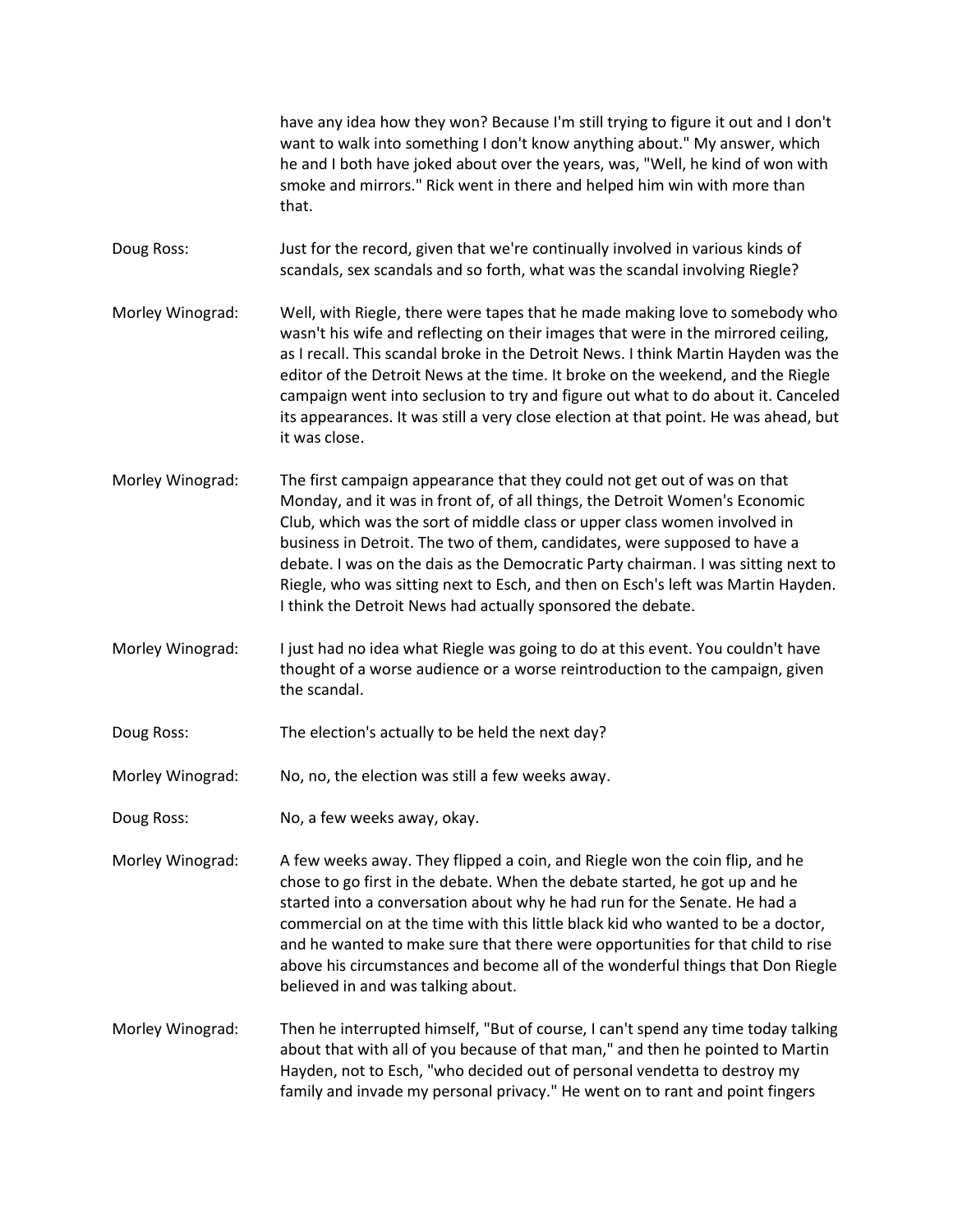and scream at Hayden and concluded, as I recall, although I could be wrong, but I think his conclusion was, "And anyone who wants to be your United States Senator should have better moral character," better moral character, "and greater ethics than to sit next to Martin Hayden, so you should not vote for Esch. You should vote for me."

Morley Winograd: I was absolutely stunned, but I was even more stunned by the audience reaction. The Detroit Women's Economic Club gave Riegle a standing ovation. It was the greatest political performance I have seen in my entire life, and he went on to win. Esch had no idea what to say. He was dumbfounded. He couldn't figure out whether to go for a dive back into the scandal, stay away from it, debate. He had no idea what to do.

Doug Ross: Great story. '76, the rules of the game, obviously, you did think back then mattered in some way because you got involved in campaign finance and the ground on which ultimately a Democrat might win a governorship, because it had been some time and was still to be some time.

- Morley Winograd: It was in 1962 that Swainson had lost and we hadn't had it since. There was a great outcry in the country for campaign finance reform, and we passed Watergate-related laws in '74 nationally, and states were imitating them. In '75- '76, we had the good fortune of having a guy named Doug Ross be chairman of the Michigan Common Cause, and you were doing your citizen-oriented thing to make sure these were clean laws and so forth. We wanted to reform the campaign finance laws as well, and our biggest goal was to limit the influence of Republican money in the race.
- Morley Winograd: Back then, not only did rules matter, in our opinion, as the Republicans think they do now, but money mattered, as Republicans think it does now, and it probably still does. But the Democrats were at a terrible disadvantage just in terms of the politics of the state at that time. We were divided very much along economic lines. Outside of labor, there wasn't any large pool of resource, maybe some people in the Jewish community, who could be counted on as contributors. Well, I guess except for Dick Austin's secretary of state operation, but that kind of went away with his defeat in the primary.
- Morley Winograd: We wrote campaign finance law, as you well recall, that not only substituted public funding in the general election, but allowed for public funds to be given in the primary to candidates who could raise small donations on their own and have them matched. That was obviously modeled after the national presidential primary laws, which we no longer abide by.
- Morley Winograd: But they were a dramatic change in Michigan, and we got it through a Democratic house and, I think, a Republican senate. Milliken signed the law but challenged its constitutionality, and the Supreme Court struck down the ethics reforms, the lobbying reforms that we had also put in place. But the gubernatorial primary public funding provisions and the general election public funding provisions survived the court test, and we were able to run campaigns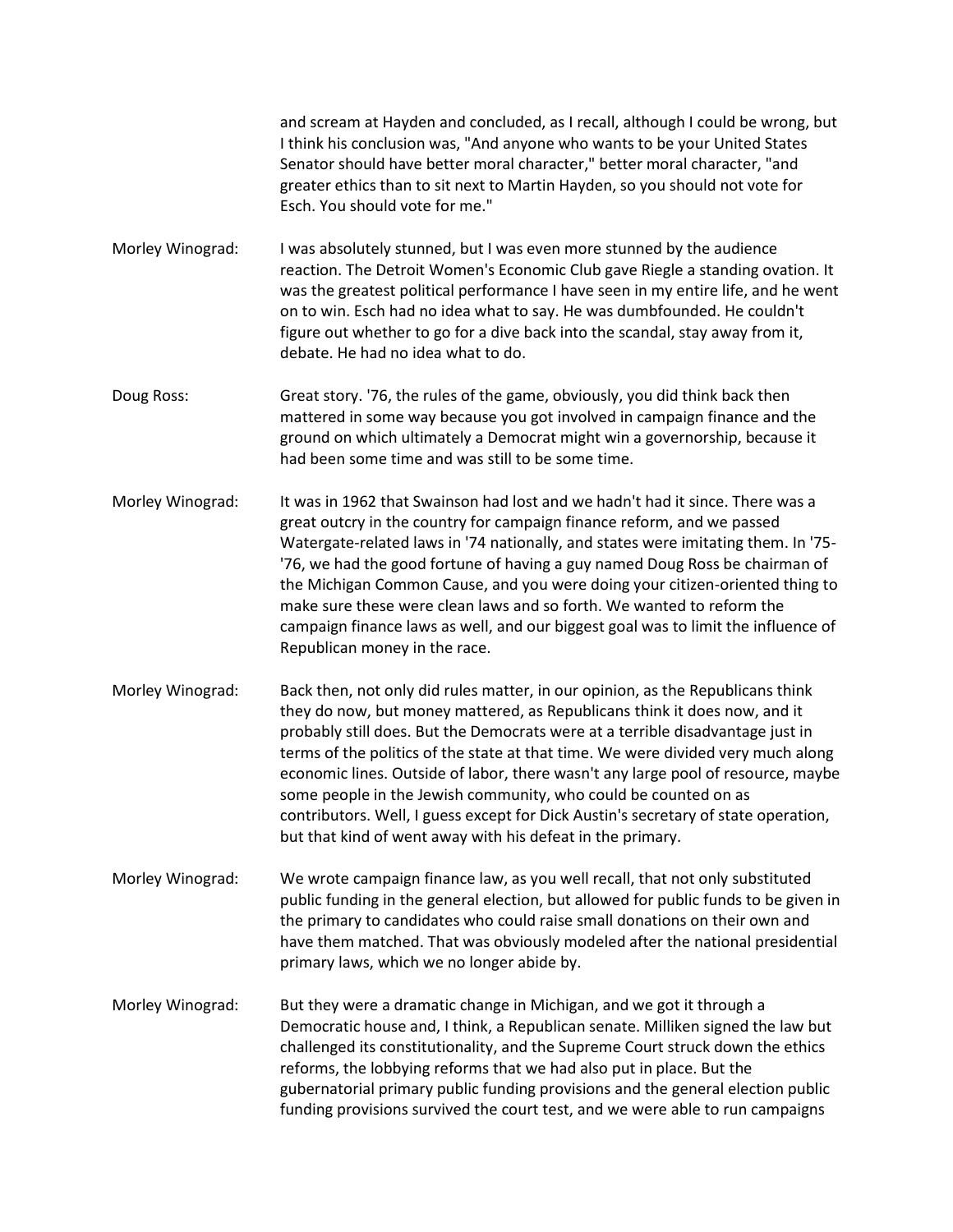first in '78 unsuccessfully and then in '82 successfully using that money and that formulation. In that sense, we were able to at least temporarily adjust the playing field.

Doug Ross: You're party chair. Carter wins in '76.

Morley Winograd: Again, thanks to the Watergate scandal. That did a lot for me, yes.

Doug Ross: Yes. Your timing was good there, no question. Then the question becomes how do the Democrats elect a governor finally? What's your thoughts on it? What's your strategy? How did that eventually play out in your mind?

Morley Winograd: Well, there were several challenges for the Democratic Party to elect a governor. One of them was money, which we sort of fixed with the law. Another was the tendency of Democrats in the suburbs, later to be known as Reagan Democrats but not back then, to split their ticket. And to the Romney-Milliken team's credit, on behalf of the Republican candidate who they perceived as being less obligated to a special interest, whether that was labor or, in some suburbanites' minds, the black community of Detroit, or just Detroit, and as a result we were always having difficulty with the suburban vote.

Morley Winograd: Now, it's kind of ironic today. We carry the suburban vote. Blanchard got elected with the suburban vote to Congress in '74, and one of the reasons he was successful in '82 was his support and knowledge of that vote in the suburbs. But back then, it was a real urban-suburban challenge. We ended up after the '78 election, in which our candidate Bill Fitzgerald, may he rest in peace, was defeated. We had a state central committee, the decision-making body of the state party, meeting to review the results of the election. We had started to come off of our '74-'76 high. We didn't do badly but obviously didn't win the governorship or much else in '78.

Morley Winograd: We decided that the problem was that Mayor Coleman Young had been less than a loyal Democrat in the '78 election. The truth of any of that, I do not know.

Doug Ross: Hold a second. Let's go back, because this is another important and interesting character that is a player during your chairmanship.

Morley Winograd: Yeah. Yeah.

Doug Ross: Where did your relationship go back to, the two of you? What was it during that period of the '70s?

Morley Winograd: Yeah, well, Coleman and I had no relationship. He was very hostile to me and I to him. He was a state senator, and then he decided he was going to become mayor of Detroit at a time when racial tensions were very high in Detroit over some kind of stop and frisk, I don't remember what they called it, operation by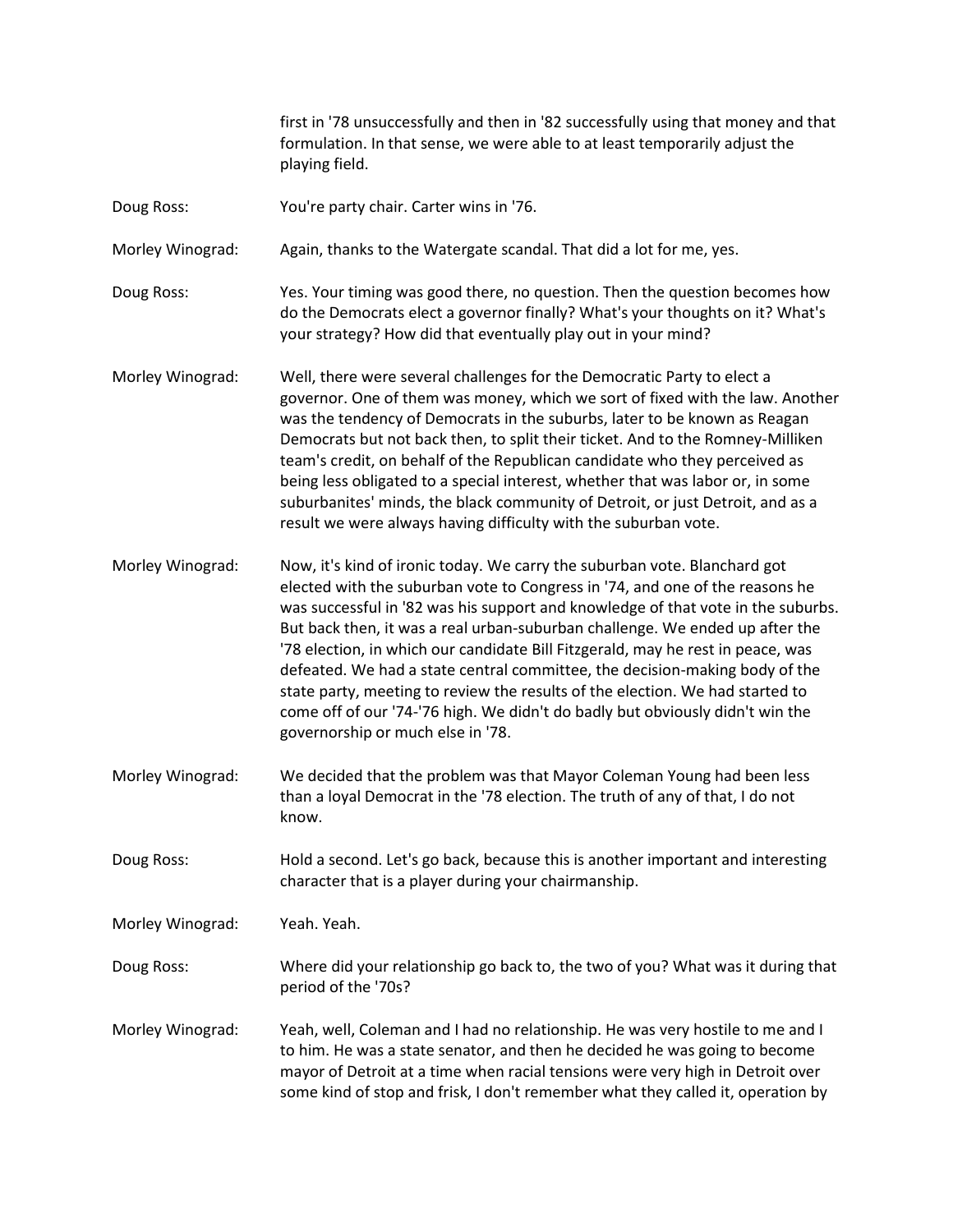the Detroit Police Department, whose head was now the candidate for mayor. Again, all those names elude me.

Doug Ross: Gibbs?

Morley Winograd: Roman Gibbs was the mayor, but this was his police chief running to replace him, and I don't know who that was. So, Coleman did what he always did, which was run a very polarizing campaign, black-white, and leveraged the fact that the black population of Detroit had finally gotten large enough and participative enough that he was able to get elected almost entirely with the black vote, and made it very clear after his election that he really was going to focus on that community and their needs, and whites could stay or leave, but it wasn't going to be his concern.

- Morley Winograd: He had an historical position in the Michigan Democratic Party. Before he ever became mayor, he was one of the two, back when there were only two, members of the Michigan Democratic National Committee, and he was the first African-American to serve on the Democratic National Committee sort of postreconstruction days, or whatever. He had a proud claim to being the voice of the black community in Michigan Democratic Party politics, and now as mayor a lot of power to exercise that claim.
- Morley Winograd: That had happened, I don't know when the mayoralty election was. It was '75 or '77, probably, but whatever it was. In '78, of course, again, a lot of our success statewide depended upon, at that time, winning enough of the Detroit vote to overcome the suburban and Out-of-state vote.
- Doug Ross: Which I assume was a turnout issue primarily?
- Morley Winograd: It was all turnout.

Doug Ross: Although Milliken did have some history of doing better with African-American voters.

Morley Winograd: He did. Part of his ticket splitting was stronger in the suburbs but capable in the black community. He was sympathetic to Detroit issues. He was, after all, a moderate Republican. Back in those days, there were such things. Anyway, he did pretty well in the black community. We decided, party leadership, that one of the reasons he did well is that Coleman had not done his share as a Democrat, not necessarily as mayor, to bring out the vote. In fact, there were some allegations that Coleman had cut a deal with Milliken, in exchange for some legislative favors for the city of Detroit, to not only not actively bring his troops out for Fitzgerald, but to actually work in kind of an underhanded way on behalf of Milliken.

Morley Winograd: Historians will have to determine if any of that was true, but we believed it enough to decide that as our delegation to the Democratic National Committee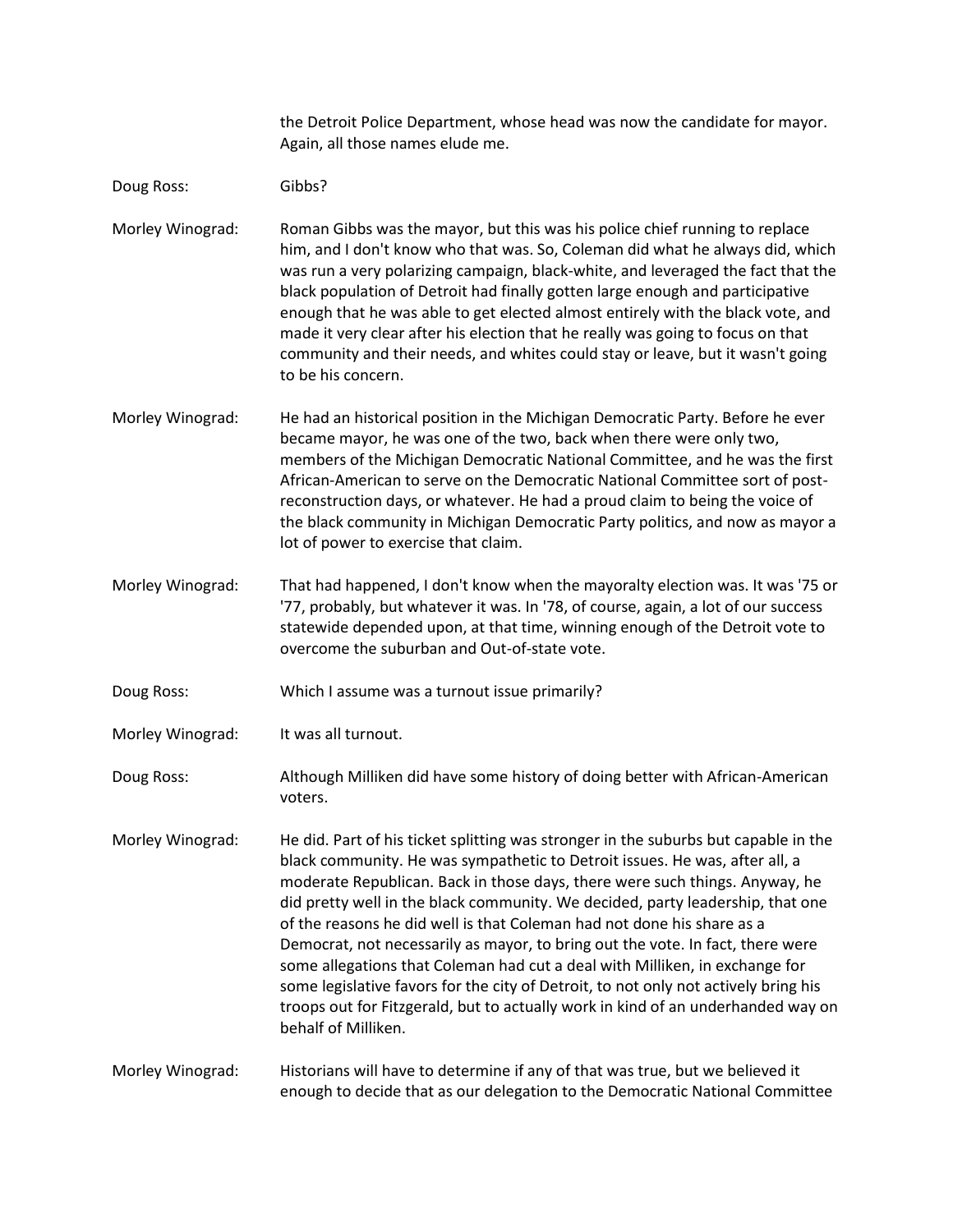|                  | was shrinking because of the shrinking Democratic vote in Michigan, that we<br>would have an African-American delegate, there was now more than one,<br>obviously, be the person who was dropped out of the Democratic National<br>Committee representation, and in reward for party loyalty we elected a<br>gentleman named Tony Bolosky from Bay City, who represented kind of the<br>white ethnic vote that was still part of our vision of the Democratic coalition,<br>instead as well as part of this reduction.                                                                                                                                                                                           |
|------------------|------------------------------------------------------------------------------------------------------------------------------------------------------------------------------------------------------------------------------------------------------------------------------------------------------------------------------------------------------------------------------------------------------------------------------------------------------------------------------------------------------------------------------------------------------------------------------------------------------------------------------------------------------------------------------------------------------------------|
| Morley Winograd: | As a result of all that, the 1st and 13th Districts, the two congressional black<br>districts, walked out of the party, never came to a Jeff-Jack meeting as long as I<br>was party chair, and had a sort of public condemnation of me and my party<br>leadership.                                                                                                                                                                                                                                                                                                                                                                                                                                               |
| Doug Ross:       | Did you and the mayor ever have a direct face-to-face discussion about any of<br>this?                                                                                                                                                                                                                                                                                                                                                                                                                                                                                                                                                                                                                           |
| Morley Winograd: | No, we never did. What happened was I left the party chairmanship in '79, not<br>over that, but for personal family reasons, to start earning some money, and I<br>had a meeting with Malcolm Dade, Jr., I think, was his real name; we always<br>called him Malcolm Dade. In which I told Malcom, and this extreme division and<br>split had now gone on for a couple years, not just '79, but '80. This might have<br>been '81 when I had the conversation with Malcolm, that the 1st and 13th<br>District were demanding an apology from me before they'd ever re-enter the<br>Democratic Party, and that I was still on the National Committee, but I really<br>wasn't anybody else in the Democratic Party. |
| Morley Winograd: | They had a chairman, and her name was Olivia Maynard. She was trying to do a<br>good job, and that they ought to take a softer position on that. He suggested<br>that there might be a solution given the fact that they'd driven me out, in their<br>opinion, of the chairmanship, which I don't think was true. He thought it might<br>be possible for there to be some kind of reconciliation as long as there was<br>something that approached or looked like an apology issued on my part.                                                                                                                                                                                                                  |
| Morley Winograd: | I actually did not issue that apology until Blanchard was nominated for<br>governor. Then we orchestrated that at the party convention that followed as a<br>sign of unity that Blanchard's candidacy could bring to the party.                                                                                                                                                                                                                                                                                                                                                                                                                                                                                  |
| Doug Ross:       | What role do you perceive Coleman played in the Blanchard race? Of course, we<br>were in a terrible recession again.                                                                                                                                                                                                                                                                                                                                                                                                                                                                                                                                                                                             |
| Morley Winograd: | Yeah.                                                                                                                                                                                                                                                                                                                                                                                                                                                                                                                                                                                                                                                                                                            |
| Doug Ross:       | And Milliken wasn't running again.                                                                                                                                                                                                                                                                                                                                                                                                                                                                                                                                                                                                                                                                               |
| Morley Winograd: | Milliken wasn't running. A guy named Richard Headley, who was the first wave<br>of what we would consider mainstream Republicanism today but was<br>considered an extreme right-winger back then, anti-tax, anti-government,                                                                                                                                                                                                                                                                                                                                                                                                                                                                                     |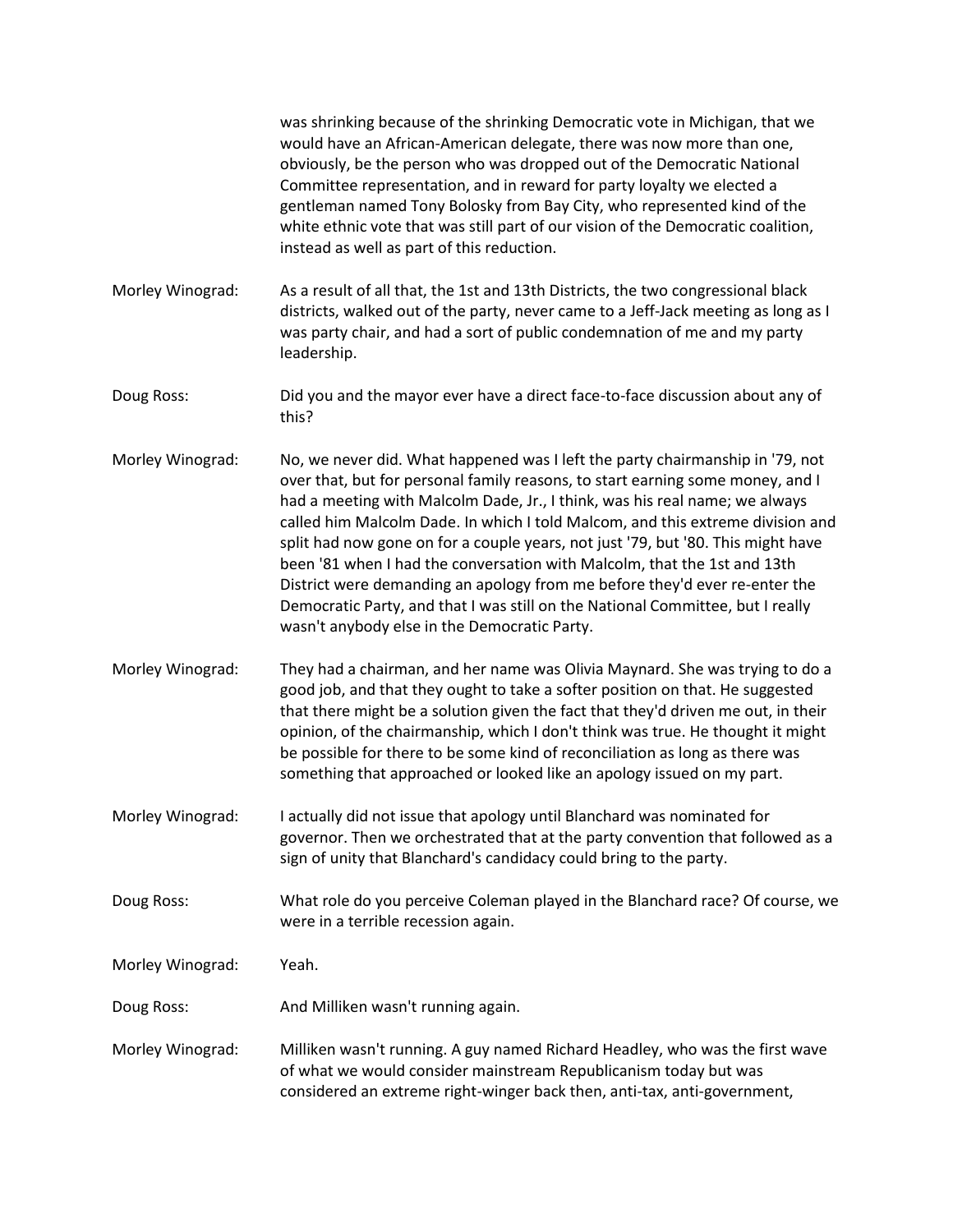certainly anti-Detroit. So Coleman had no problem supporting Blanchard in his first campaign. I think in the second campaign, Bill Lucas, the black Republican county sheriff of Wayne County, was Blanchard's opponent, and never really a real competitor.

- Morley Winograd: But I know that Blanchard felt in '92 when he lost in a very close election to Engler that there still was a problem with turnout in Detroit, and whether he blamed Coleman or not, I don't know, but it was always a very rocky relationship throughout that governorship with the mayor of Detroit. I wasn't part of the administration, don't know enough about it to know how much of that carried over.
- Morley Winograd: My rold, and I had several with Blanchard, but my role in that particular context was to be the one who brought reconciliation by saying something apologetic and having Coleman, I don't know, hold up my hand or shake my hand or something, on the dais, with Blanchard being the one who brought us together, and that was to take care of that public perception for whatever it was worth.
- Doug Ross: Essentially, your sort of main stage role in Michigan politics is the decade of the '70's, basically.
- Morley Winograd: Yes, from '73 to '79.
- Doug Ross: Yeah, right. As you look back at it, it's 30 years later, 35 years later, what was that about, do you think? What was happening politically? As you look at it, what role did you play? What, with hindsight, might you have done differently?
- Morley Winograd: Well, I firmly believed, as party chairman, I spoke about it publicly, that the only way Democrats in Michigan could win statewide was with the energizing of the New Deal coalition. Labor, ethnic whites, African-American voters, people who shared a common economic interest in having a government that worked for the little guy or the middle class or the forgotten American, as FDR would say. Growing up in the 1960's, that was a perfectly reasonable position to hold because it had been true for my memory. From 1932 to 1964, it was very much true.
- Morley Winograd: It was not true during the '70s, probably not even true in '68 when Nixon got elected and beat Humphrey, although that was only the first sign of the change, and it was obviously not true by 1980 when Ronald Reagan beat Carter. But I didn't actually come to a conclusion that it was the wrong approach until 1984. I remember writing a memo, and I think I've shared it with you, before Mondale went down in defeat in '84, that began by saying, "The Democratic Party has finally nominated a candidate who believes everything we believe. He believes in an activist government. He believes in a progressive taxation system. He believes in the social policies that we agree with. He has a foreign policy that we're comfortable with, and he's about to lose 49 out of 50 states, and if that's true, we are wrong. We need a different messenger. We need a different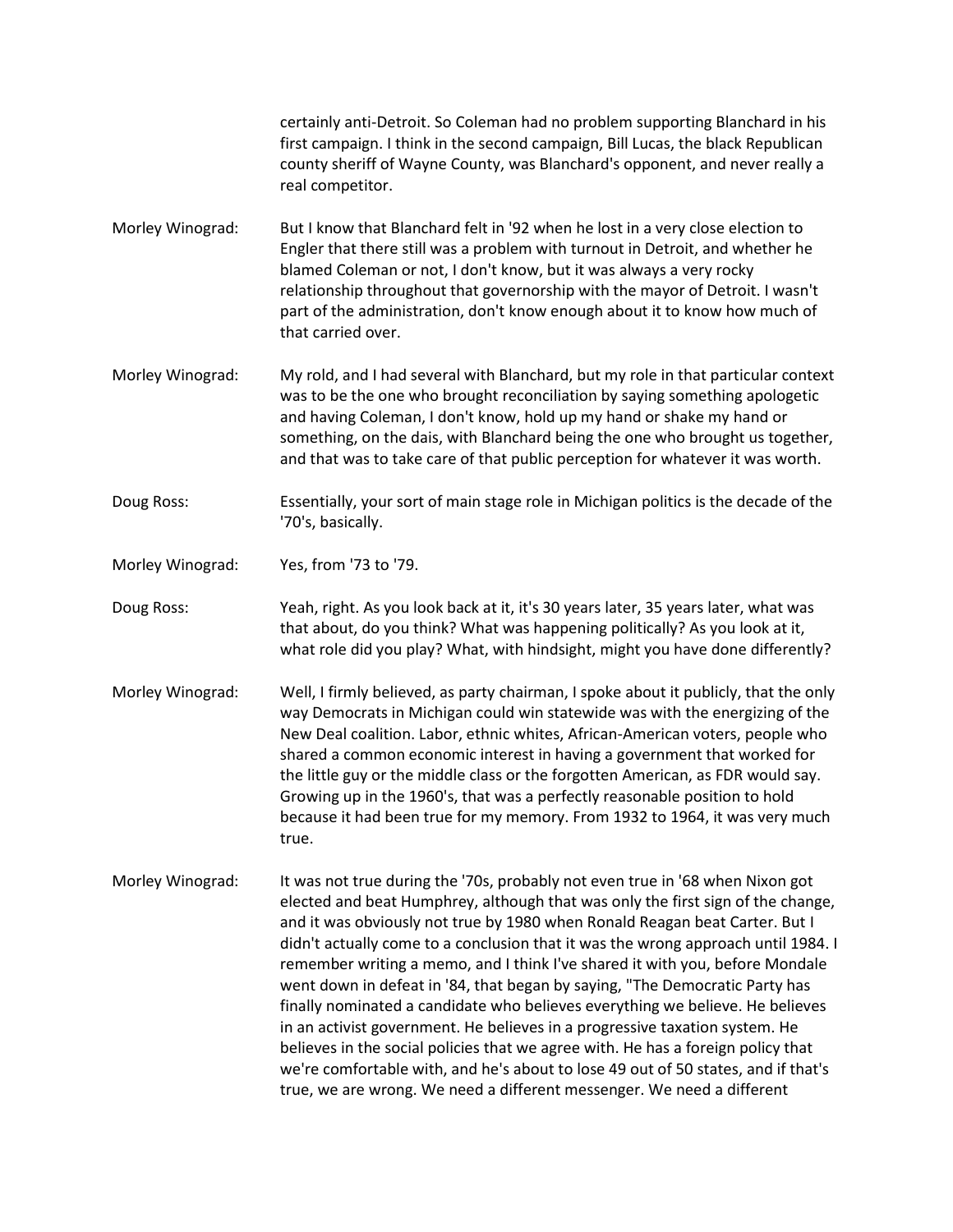message. We need to completely reshape the Democratic Party nationally and therefore in the state of Michigan."

- Morley Winograd: But that was not until 1984. During the 1970's, my fight was to try and keep intact and energize, keep intact through unity, working together to win, and energize with the right candidates, with the right kind of messages and political programs and policies, the old coalition.
- Doug Ross: Does Blanchard, in your mind, I don't know whether it would have been clear at the time or subsequently, foreshadow some of what a next coalition would win with, or was he, in your view, the last one to win essentially with a New Deal coalition?
- Morley Winograd: Well, that's a very good question. I think when we were busy recruiting Blanchard, we did so because he had proven to be an effective vote-getter with the suburban constituency. Well, he represented southeast Oakland County and a whole bunch of Warren and the Macomb County area around it, as I recall his district back then, and had defeated a Republican candidate in the process. That was a scandal-tinged election in '74.
- Morley Winograd: But I think it was no more than, oh well he can help us carry the suburbs. I don't think it was coalition politics necessarily, but I do know that after he got elected in '82 and in order to take the state out of the deficit it faced, raised income taxes costing the Democrats the majority they had elected in the state senate through a couple of recall petitions that he and I had a conversation about what are we going to do now? Remember, I'm not in his government, I never was. He and I remain very close political allies. He attended the very first meeting of the officers of the Michigan Democratic Party after my election. He was there representing attorney general, Frank Kelley and we and we met and stayed friends forever after that and relied on him for political advice all the time and I helped orchestrate some of the Democratic primary in his congressional situation.

Morley Winograd: But I remember and after that sort of really difficult time for him after he got elected governor and the tax issue had passed, but he still had to deal with the aftermath of it and Democrats were starting to get recalled. We talked about what we should do and what he should do. And I suggested that he think of a policy and program set that would be surprising coming from a Democrat and that if he wanted to establish his credentials for his reelection and for his governance, he ought to come across as different than your regular Democrat. Now, nobody had heard of the new Democrats of Bill Clinton at the time, although Bill was a friend of Blanchard's. And that all didn't take place until '86, '87, '88, but we did in fact put together a program where Blanchard was aggressive on welfare fraud. He was in favor of more parental involvement and responsibility in the world of education. He got involved in, and through you as well, in the government as a venture capitalist, if you will, to try and stimulate economic development. And all of these things were part of that first conversation about you'll get headlines, that'll be good headlines, if you do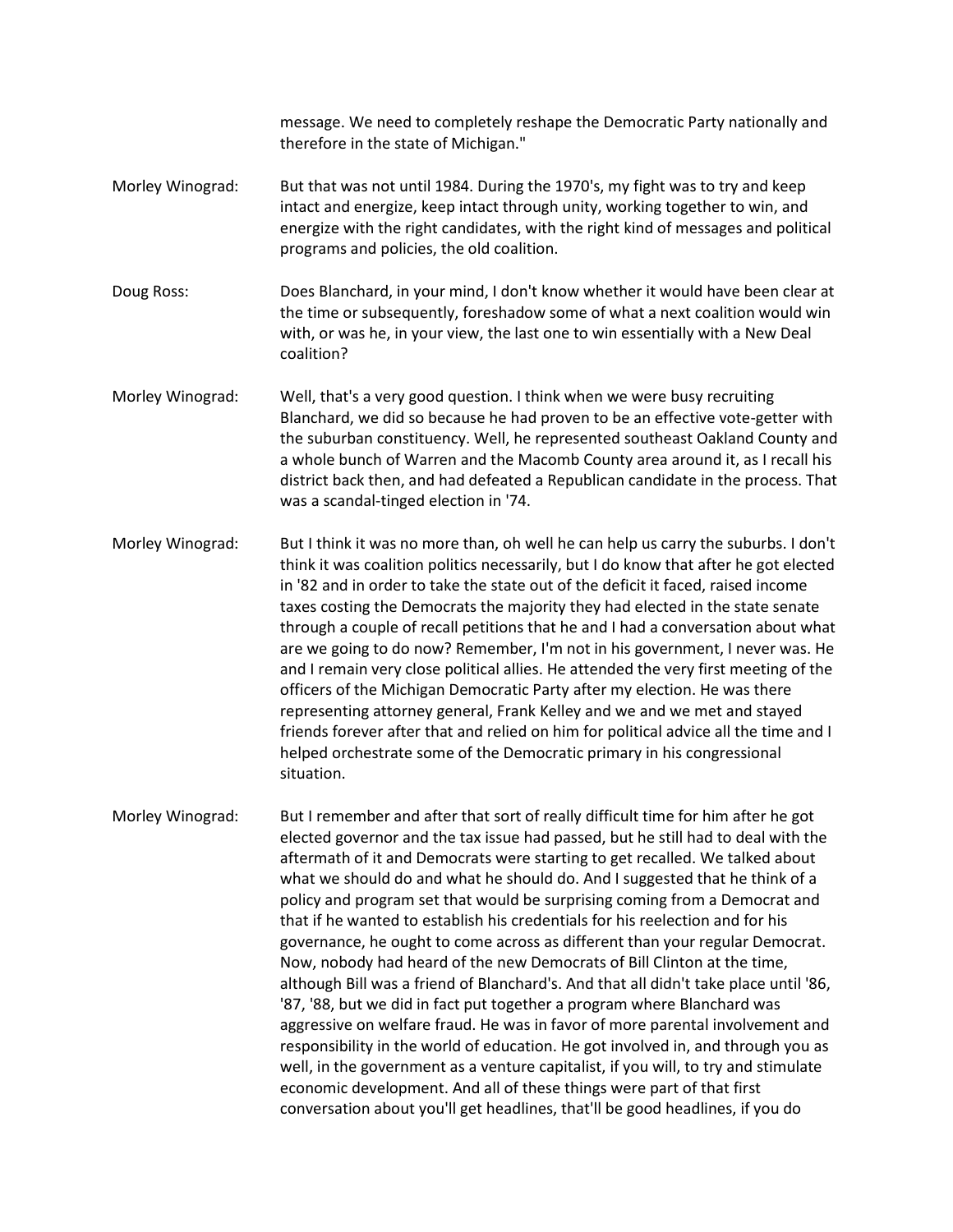things that Democrats aren't expected to do. Don't be a Republican, but do things Democrats aren't expected to do. So in that way, he foreshadowed some of that. Doug Ross: So at that point to a great degree, then your involvement in politics really becomes much more national and not very Michigan-focused is that fair? Morley Winograd: Two things going on. When I left the Michigan Democratic Party, I think I was fortunate enough to get a job with Michigan Bell, which turned into a job with AT&T which became the two decade career for me. Doug Ross: So outside the state. Morley Winograd: No, no. I was here in Detroit all of that time. Well, I left in '92 to go to Los Angeles, but during that first decade it was all in Michigan and I was on the Democratic National Committee. So I was very much involved nationally, but my role in the Michigan world was really around Blanchard. Blanchard used me as his sounding board when he didn't want to talk to people that work for them and therefore might have their opinion colored by the need to hang onto their job or play whatever internal game was being played. Not that that ever happens amongst his cabinet members and what have you. I was kind of this subjective outsider who could tell it to him straight. Doug Ross: And can you remember a few, you mentioned initially how to respond after this very difficult recall period. Can you remember a few other issues where you were sort of engaged to help figure out what to do? Morley Winograd: Well, the one I remember the most, was amongst all the other difficulties that, I mean his governorship first year wasn't as bad as my first year as party chairman, but it wasn't a historical great thing. I remember we were up on Mackinaw Island and he, at end, I think it was the first time I had visited the governor's residence there and he told me privately that Tom Lewand who had been his campaign chairman and is a very close friend, was not working out as chief of staff. Not Jim, but one of the cabinet members said that the problem Tom had was that as a lawyer he had been used to handling things sequentially. And as chief of staff you have to handle a hundred things all at the same time. For whatever reason, Jim was dissatisfied with his performance and he was unable, from a friendship and personal basis to tell Tom that. Even though all kinds of people in the administration were telling him this and he was agreeing with them. So he said, rather than anybody else getting blamed for it, would you mind, me, going to tell Tom that it's not working out? Morley Winograd: And I said, "You want me to say anything else?" He said, "Yeah. No, just tell him it's not working out." And so I did, I called Tom and I took him to lunch. I think we were on Mackinac Island, maybe it was after I came back and said, "I have a message to convey that you're not going to want to hear, but I want to convey it as it was told to me. He said, "what's that?" I said, "Blanchard says it's not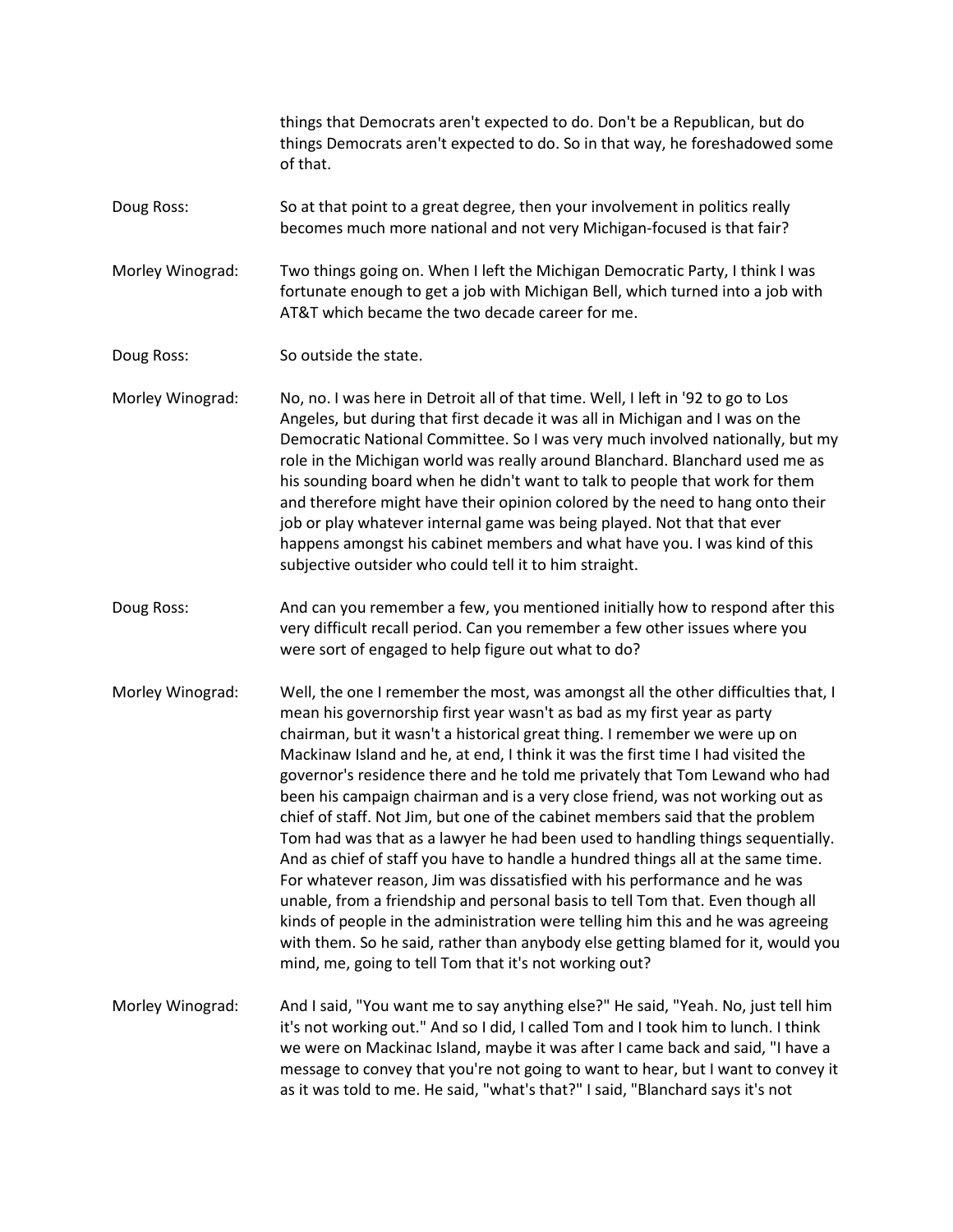working out." And Tom says, "what does that mean?" I said, "Well now he didn't say this, but what I think it means is he wants you to leave." And he did and they hired somebody else as chief of staff.

Doug Ross: Clearly one of the challenges as you go into '82 is to recruit a candidate who can win with what may starting to be the beginning of a shifting coalition. But so how do you end up, how does Blanchard finally emerge as that candidate?

Morley Winograd: Well, I had been, in the course of my chairmanship, convening groups that were kitchen cabinet more than official. And later on you joined one of those conversations. But in that particular time period I was no longer a party chairman. So we organized something that we called the garden club, which is kind of amusing, but the coded invitation was all about growing flowers in our garden, which really referenced candidates. And I, you know, there was some labor guys there, certainly my old mentor, John, my supporter, Sam Fishman, but people like Betty Howe had served in the Blanchard administration, Macomb County was represented probably by John Bruff. Bruce Miller was still a part of it. So some of the people that went back to my original activity. Anyway, we decided that the problem in the '78 loss, now do we have the money fixed was the candidate and we didn't want another Bill Fitzgerald who has wonderful a person as he was, was a pro-life Democrat, which didn't exactly work with the coalition and we needed to figure out somebody else.

Morley Winograd: So we went through, I don't know, a list of a half a dozen people, Broadhead, who was a congressman, Blanchard, who was a congressman, some judge from the east side in Grosse Pointe who had a bit of a statewide following. And we each decided that we'd go talk to these individuals to decide if they were even interested in running. Because what's the point if somebody doesn't want to run? And I got the assignment of going to talk to Blanchard because I was the one who had maintained this personal friendship with him and helped him get elected to Congress.

Morley Winograd: And so my wife and I, over Thanksgiving, invited Jim and his then wife Paula to dinner in Troy. Restaurant's not there anymore. It's on Big Beaver. Very nice restaurant. And Jim was in town for the Thanksgiving recess and I told him that there was a group of people without identifying exactly who they were, who had influenced the Democratic Party, including me, who thought he'd make a fine candidate for governor, but we're interested in understanding if he was interested. And of course he immediately said he was not interested. He was happy being a congressman, blah, blah, blah. And I said, "Well, think about this, because there's a lot of things that go with being governor that don't go with being a congressman." And I started talking about the governor's mansion in Lansing and on Mackinac Island. And I'll never forget Paula's immediate reaction. She started focusing in on the conversation that she went, "Now wait a minute Jim, listen to what Morley as to say. Maybe there's something to this. It would mean you wouldn't be away in Washington. We could have a home together."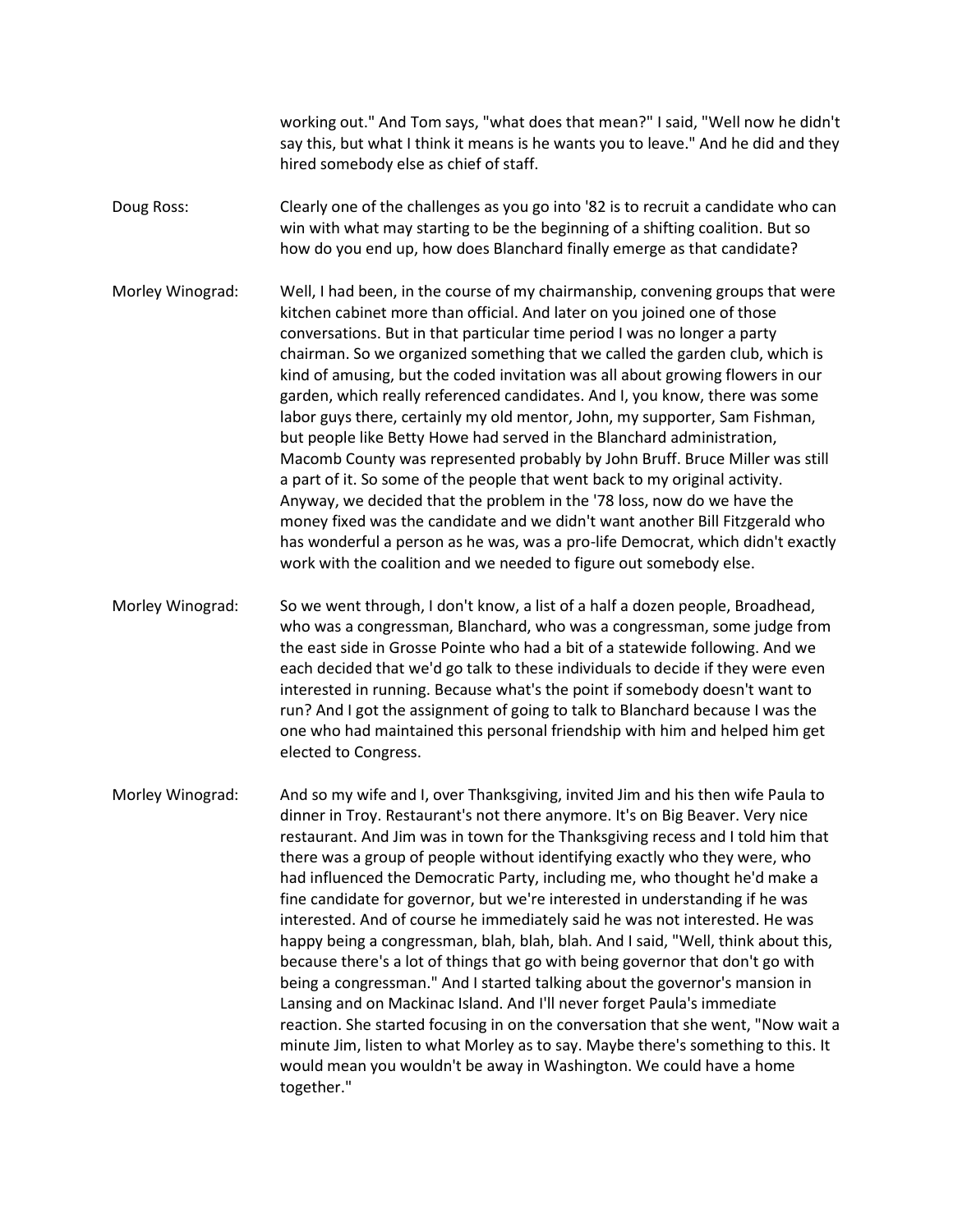- Morley Winograd: I later learned she wasn't a great cook and the fact that it came with a chef was another attraction to Paula. And so because his wife was suddenly saying, "Hey, you could be governor and I could be first lady." That he might be interested. So the conversation ended, he said, "Well I'd need to see some data." Because he knew I was a big polling guy, "that would suggest I have a chance and I'd need to see a ground swell of support. I don't want to step into this and get everybody else who was interested, mad." So went back to the garden club, so to speak, and told them what he said when they said, "Okay, I think we got a candidate. Let's get the polling together."
- Morley Winograd: We did that and what can we do to convince him there's a ground swell of support? I said, "Well, we could create a draft Blanchard committee. Remember, none of us are have any official position in the party at that point. Well, what would that look like? Well, we get a bunch of our friends, we tell them it's Blanchard. We give them the signal that Labor will come along if Blanchard decides to run, but we don't do labor first. Make sure none of the people in the draft Blanchard committee can even be associated with Labor. We had got a wonderful woman named Shirley Gray who was my PR person back when I was party chairman to put it all together, figure out the copy for the ads. Some folks contributed some money for some ads and democratic oriented publications and suddenly there was a draft Blanchard committee. And Blanchard was delighted because then he could respond and say, "Well, I don't really want to leave my congressional district, but there seems to be a ground swell of support." He ran. Other people got out of the primary, some people were not smart enough to get out of the primary. Labor endorsed him in the primary, which was surprising to everybody. But that had already been decided back when I talked to him. And the rest is history.
- Doug Ross: But this, in a way, it seems like if there's kind of a theme here, you become aware that the new deal coalition is not a foundation for Democrats winning elections and governing.
- Morley Winograd: Correct.

Doug Ross: Certainly nationally. Right. And and, yeah, and an industrial states like Michigan as well. So then you begin to get involved with the movement within the Democratic Party.

Morley Winograd: Well I get involved with the Democratic leadership council. Well at first I convened a group of folks about what we should do about the memo after Mondale left. And I think memory tells me you were a member of that gathering in my addition to my house out in Troy. But we had been meeting, not necessarily the same players, but I had been convening meetings when I was party chairman, after I was party chairman, of some of the power of the Michigan Democratic Party. It's how we actually ended up drafting Blanchard if you will. But by then Blanchard's governor, he's been successful in '82 he's going to run again at '86 none of us knew that it would be as easy a reelection as it turned out to be. And so in '85 and '86 we started talking about what's the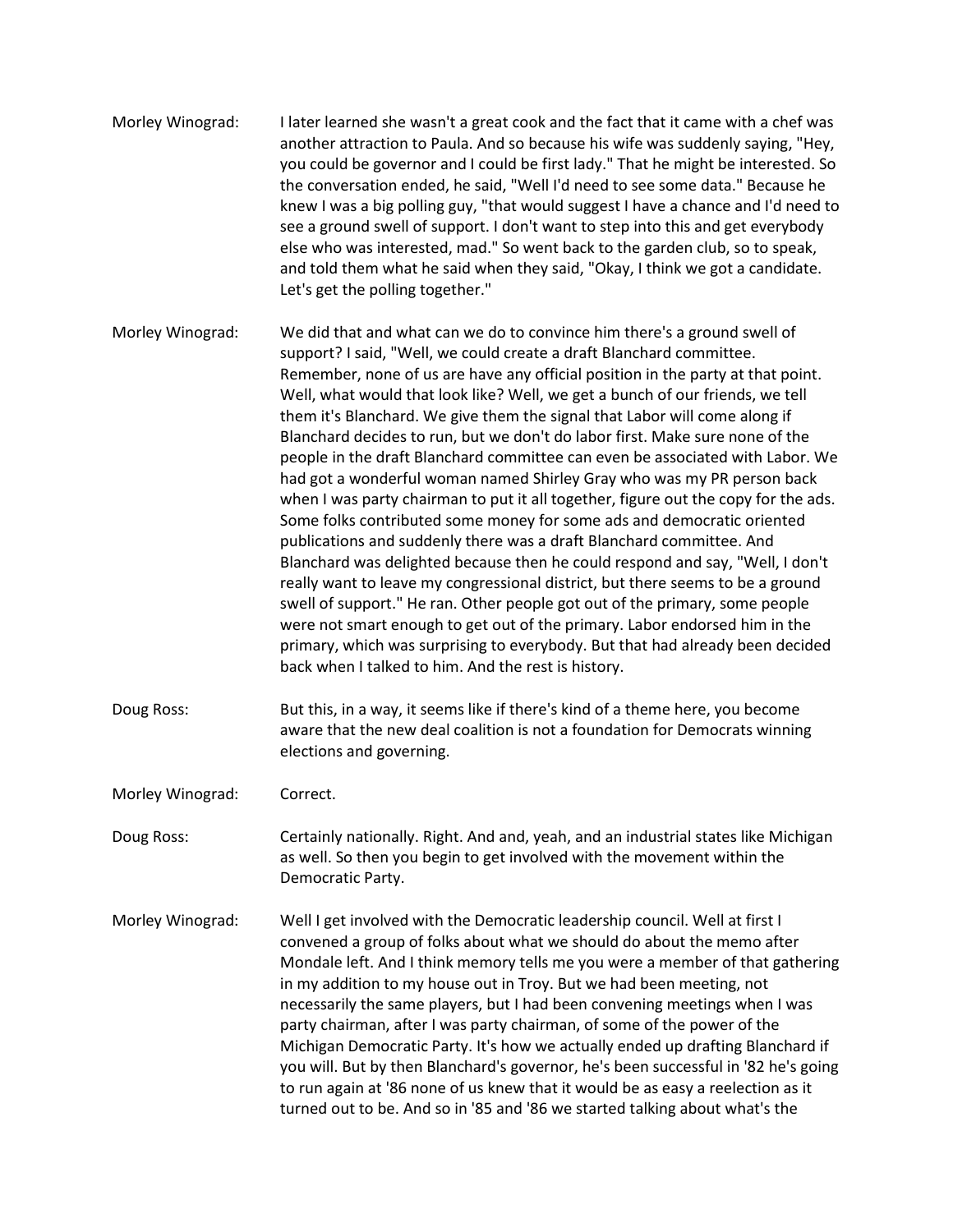alternative approach that would still be democratic and you were pushing a kind of an opportunity society and making it.

Morley Winograd: One of the problems with all of the McGovern influence in the party was this kind of desire to mandate outcomes, to have the government dictate how society should function and therefore make sure it did function that way instead of having incentives for it to function that way and achieve the same goals differently. And we talked opportunity, responsibility. You and I did a presentation, we got active in the Democratic Leadership Council, which got active without our help. After the 1990 election we did a presentation that I wrote about in the book I wrote with Dudley Buffa about taking control of, we did a presentation on opportunity responsibility where the key themes that the Democrats could use to win the election in '92. Some guy named Bill Clinton who was vice chair of the DLC, listened to us, brought us in afterwards and said, "Yeah, that's got some potential."

Morley Winograd: And he went off and organized DLC stuff and decided that opportunity and responsibility was too much of a Republican message and that we needed to add the word community to it. And so he went out and built a rival operation inside the party playing off the kind of Jesse Jackson, old McGovern wing of the party on opportunity, responsibility and community. And he was saying those words. I remember being startled by it in his last campaign appearance in 1992 in Denver, Colorado in the morning. He got off on a plane, pretty hoarse hoping to carry Colorado and lectured the crowd on opportunity, responsibility and community. So we had some influence on all of that.

Doug Ross: But things keep going. The advantage of living long enough is things keep changing and the battle, as I recall, part of what the DLC was trying to do was win back enough white votes for Democrats to be able to win elections.

Morley Winograd: Suburban voters, white voters don't really care to characterize it.

Doug Ross: Right. And of course the southern governors, the progressive southern governors were a great group to think about that with because they needed to get what, I remember 35% or some of the white vote.

Morley Winograd: Yeah. Clinton, Gore, although he wasn't governor in Tennessee, a Senator, a fellow in Georgia, Nunn, who was chair of the DLC when Clinton was vice chair when he gave that speech. He wasn't there that day to his great regret. And he was instead voting against the Gulf of Tonkin resolution or something. No, against the Vietnam War, against the Gulf War resolution. And the whole host of those folks. That was the basic national democratic play, was find a southern governor who can again polish off the rough edge and still carry by being a Democrat enough northern states and enough votes elsewhere to do fine. None of that is relevant to today's demographics. It's about as relevant as it turned out, the new deal coalition was in the 1970's but so that's what we thought back then.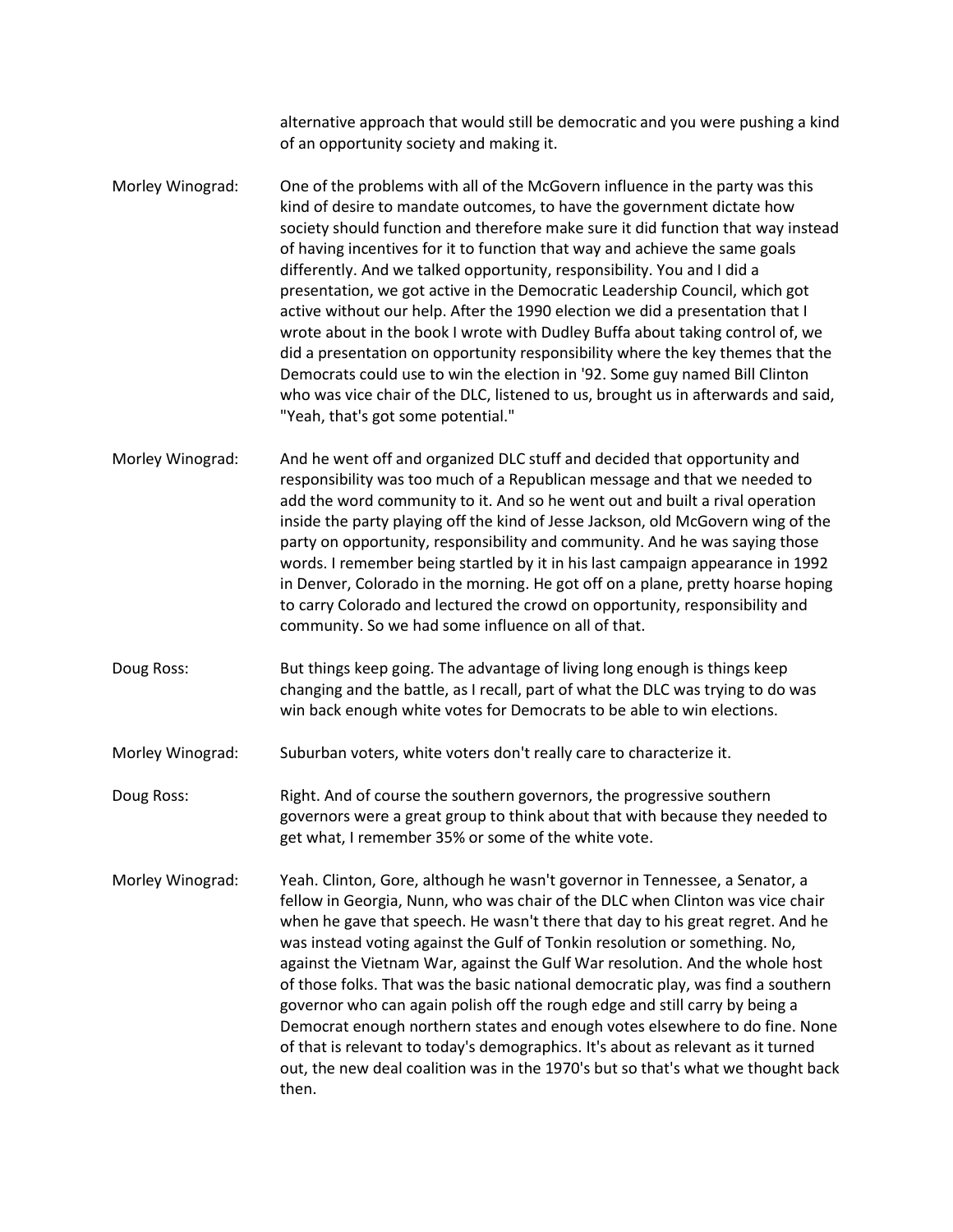- Doug Ross: Then the demographic shift again. And you become one of the more outspoken people certainly on the progressive side about these changing demographics. Those on the conservative side haven't recognized it yet.
- Morley Winograd: Well, it's interesting because in the latest book that I've written with Mike Hayes, we've written three, all about the influence of this young generation. Millennials born between '82 and 2003 who are kind of like the GI generation in terms of generational type, not necessarily in terms of public program. But certainly tolerant, liberal voters. Two thirds for Obama and in '08 and 60% in 2012. margin of victory in 2012 voters under 30. They are a heavily minority generation, 40% are non white. One out of five have an immigrant parent. So they bring a whole different coalition structure to the Democratic Party.
- Morley Winograd: One that is in our newest book, Millennial Majority of points out, puts the Democrats in the same position they were in the ironically in the 30's, 40's, and 50's where they have a natural coalition that's a majority coalition that the only way the other side can now win is the same challenge we were fighting against somewhat without knowledge in the Reagan era, which is to figure out a way, despite the fact that the demographics work against us and the politics work against us. And that DLC was great for that and the Republicans are now going to need their own version of a DLC to figure out a way inside a world in which gay marriage, the majority position in the country, legalizing marijuana for that matter, is a majority position in the country only because 75, 80% of millennials believe in those ideas.
- Doug Ross: What do you see then as this, not so much emerging, but maybe emergent coalition that gives the Democrats at least a natural majority?
- Morley Winograd: It's millennials, again.
- Doug Ross: Explain who millennials are.

Morley Winograd: '82 to 2003 means they're either teenagers or 20 year olds, a few of them in their thirties. But they'll be more than one out of every three Americans by the end of the decade. They're the largest generation in American history, bigger than the Boomers, but they also are a unified generation. 60, 65% of them tend to think one way. Some people say that's good, some people say it's bad, but in politics it's really good to have them on your side. A very social media oriented. That's how everybody recognizes them. They along with minorities, whether they're millennial age or not, even though millennials are heavily very diverse, and now minorities of course, including the growing Hispanic and Asian American vote. And women, particularly single women, particularly unmarried women and educated part of the population, together make up roughly 53, 55% democratic identifiers and so on. At this point, all you have to do is carry your Democrats. You can listen to all that conversation on a network television about independence. It's actually irrelevant today. It used to be relevant, used to be ticket splitters than independence. No longer relevant, maybe relevant again.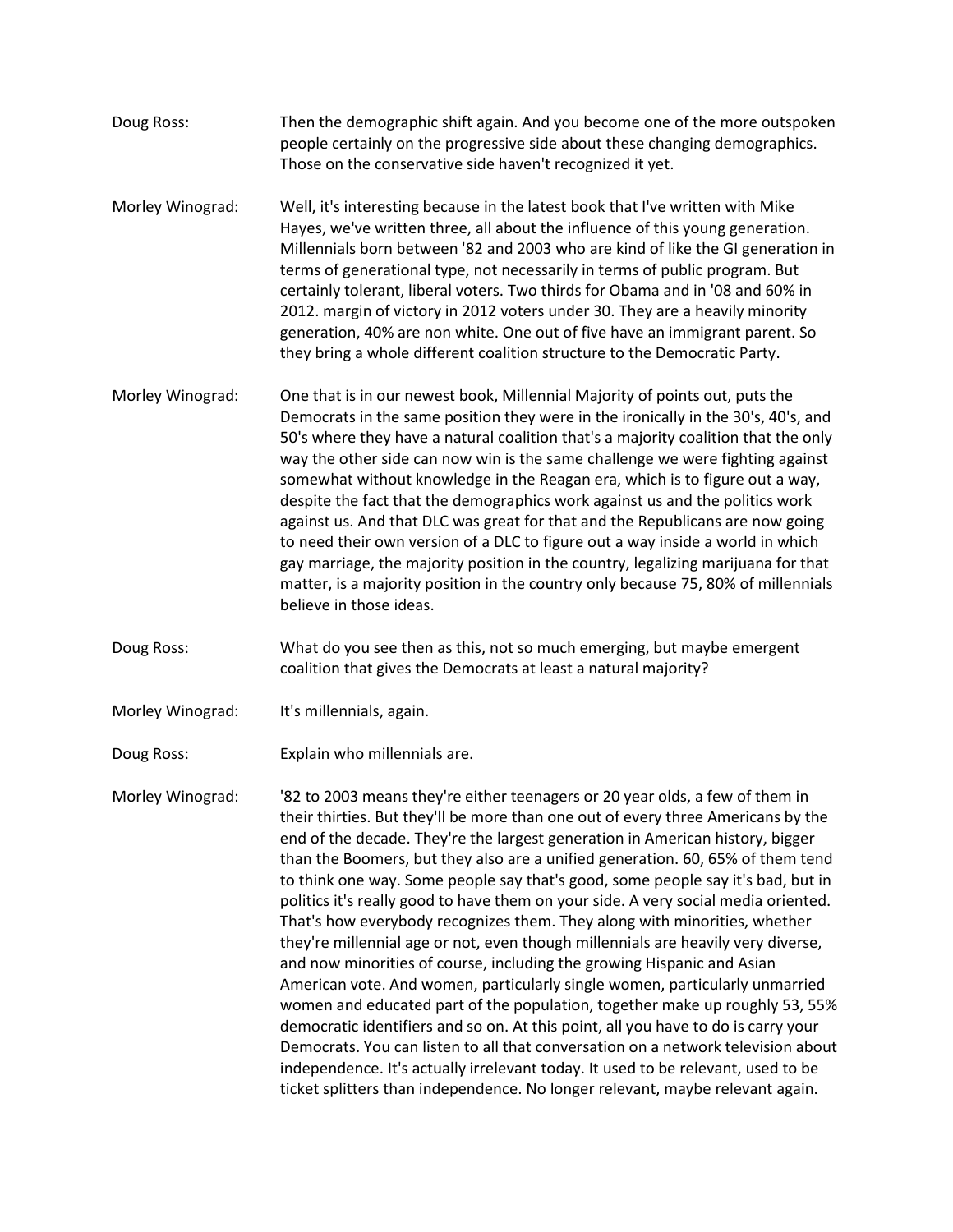But all the Democrats have to do is carry their vote and they win nationally, not necessarily in any congressional district, but nationally.

- Doug Ross: So bring it back a little bit to Michigan. Okay. So once again was sort of the, the ground has shifted in some fairly dramatic ways. If the new chair of the Democratic Party were to call you up and say, "Gee, Morley, you've been through a few of these changes, what should we be thinking about? How does the Michigan Democratic Party begin to position itself? First of all, does that natural majority exist in Michigan?
- Morley Winograd: Yes, absolutely it does. And Michigan does very well by its national candidates and for that matter its senatorial candidates. It's still having a problem with that governor thing. Governor Granholm, to her credit, used the reverse of the old Republican ticket splitter strategy. She got women to split off and vote for a Democrat in western Michigan. She did it in primary campaign. She did it in general elections. We did some of that in Oakland County at one point. Certainly Blanchard did it with the nomination and Martha Griffiths's as the lieutenant governor, which was a recommendation from me and and pollster, who's now my coauthor Mike Hayes.
- Morley Winograd: But, but ticket splitting isn't what is necessary as a strategy in Michigan anymore. Now you need a message and a messenger that can attract this coalition and solidify its support. And in Michigan, obviously African Americans, have a larger share of the population than Hispanics or Asians, but those populations are growing, young people very much out there. I will give you an example. In my current state of California, Jerry Brown, who I've sort of had as a fellow traveler in the course of my political career just on age, not because we were allies at any time that I can think of. He pulled off a major coup in California, which was to fix their budget deficit, going back to the Blanchard days, by raising taxes, same solution Blanchard had. But he, when he campaigned, and then to his credit in his actual governance said he wasn't going to raise taxes to find that revenue without a vote of the people. And so he put a temporary sales tax increase and a more permanent income tax increase on the ballot.
- Morley Winograd: And carried it by making it very clear what he was going to do with the money. He told people in advance that he was gonna stop the rapid rise in college tuition in California at the public universities if the proposition passed. Then the California State Legislature passed a law making it possible to register to vote online. The law took effect 60 days before the election, but closed 30 days before the election. Over a million new voters under the age of 30 registered to vote.
- Morley Winograd: The sales tax and income tax proposal carried with their votes because he was working that coalition, whether he did it consciously or unconsciously, he was working that new majority coalition of millennials, minorities, and educated and young women. I think Michigan, I wouldn't recommend the messenger would be as old as Jerry Brown, but I think they need both the message that appeals to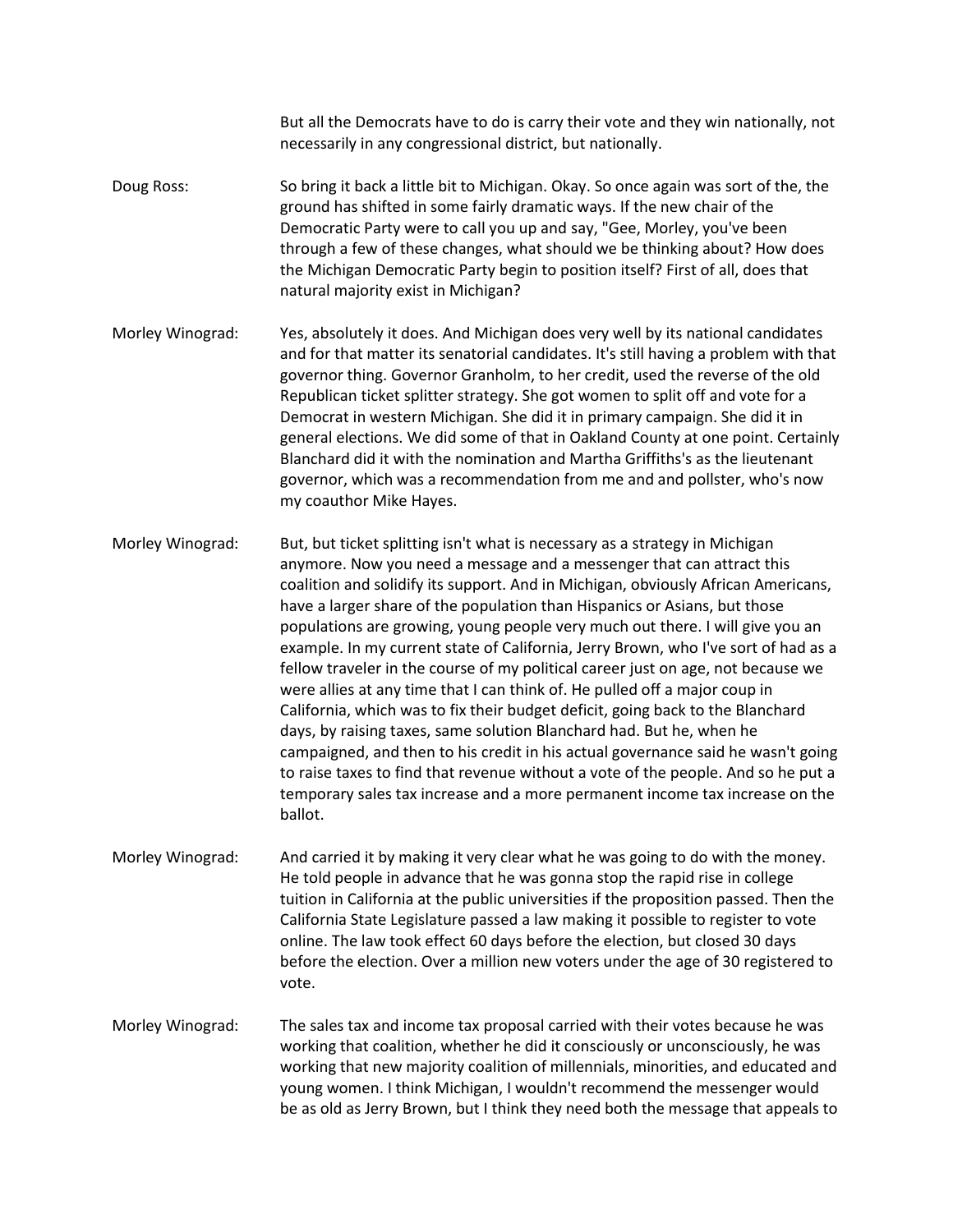this new coalition, and the new chairman needs to get involved in candidate recruitment. We spent a lot of time as party chair after we got the nuts and bolts fixed looking for candidates.

- Doug Ross: That are congruent with that coalition.
- Morley Winograd: Where they're congruent with that coalition.
- Doug Ross: To kind of tie all this up, ask you a question and bring it round. What was it back when you were very young, you talked about getting involved and running the voter registration drive in 1968. What created your interest in politics? What ignited your imagination around that side, I wanna do that?
- Morley Winograd: I was involved, as I think about it, in high school, government student council elections. Politics as an activity was always kind of a little bit of an interest, but I was a freshman at the University of Michigan when Kennedy was campaigning, and he came to the Michigan union at the end of a whistle train stop tour that my now good friend, didn't know her at the time, Mary Ryan, and then that was the end of her name back then, now Mary Ryan Terris, helped organize.
- Morley Winograd: So, when they got to Ann Arbor, they at the campaign if they ended up whistle stopping through Michigan, decided that they would give a speech about this idea they had called the Peace Corps. He was late in the campaign a day and was always late, and he gave a speech on the steps of the Michigan Union to a crowd, large crowd, lot of co-eds in the crowd. It was past curfew in the 1964 co-eds, but the university extended the curfew so they could come and see this glamorous young looking candidate for president.
- Morley Winograd: At about 1 o'clock in the morning he finally ended up giving the speech about the Peace Corps. It was a very inspirational speech about changing the world for the better. And I do remember at the time thinking, "Okay, that is something that I should get involved in." So a lot of that came from that Kennedy inspiration.
- Doug Ross: It's 53 years later. As hopeful, skeptical, cynical, how would you characterize your view of politics and governance in this country?
- Morley Winograd: I'm still very optimistic. It's easy to get cynical in politics. It's a profession that's difficult to keep your hands clean if you've been involved in it, I think I have done that, and you sort of have to go with the Lincoln approach, so well captured in that movie, of making any deal you need to make in order to get to where you want to go, knowing in your gut that where you want to go is the right place to go. It's been a love of my life. I've thoroughly enjoyed it. I'm still in the middle of it.
- Morley Winograd: I'm still actively working on behalf of not just the progressive causes in the Democratic party around this new coalition, but on behalf of this newest